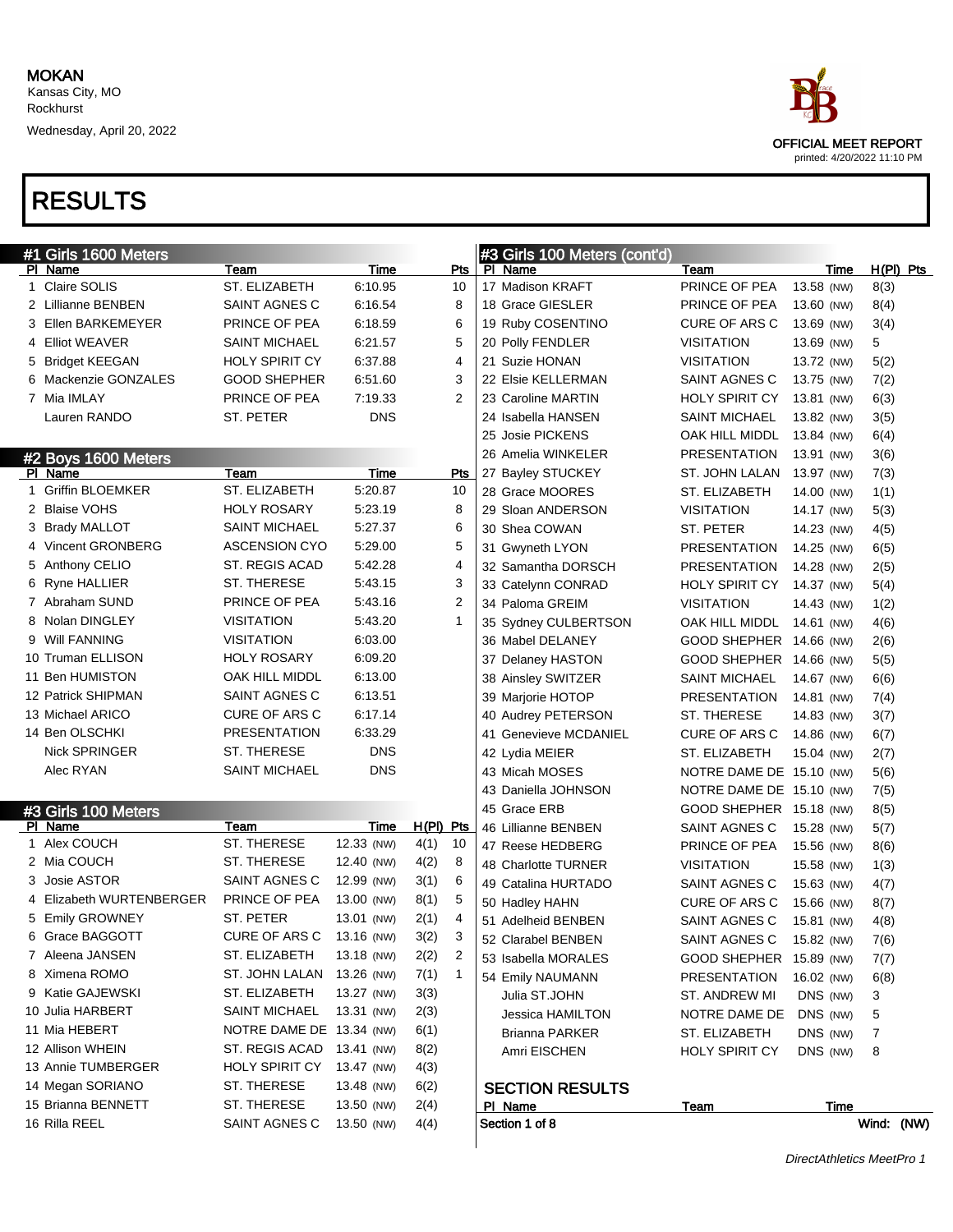Wednesday, April 20, 2022



|   | #3 Girls 100 Meters (cont'd) |                       |            |  | #3 Girls 100 Meters (cont'd) |                          |                          |            |             |                |
|---|------------------------------|-----------------------|------------|--|------------------------------|--------------------------|--------------------------|------------|-------------|----------------|
|   | PI Name                      | Team                  | Time       |  |                              | PI Name                  | Team                     | Time       |             |                |
| 1 | Grace MOORES                 | ST. ELIZABETH         | 14.00      |  |                              | 8 Emily NAUMANN          | <b>PRESENTATION</b>      | 16.02      |             |                |
|   | 2 Paloma GREIM               | <b>VISITATION</b>     | 14.43      |  |                              | Section 7 of 8           |                          |            | Wind: (NW)  |                |
|   | 3 Charlotte TURNER           | <b>VISITATION</b>     | 15.58      |  |                              | 1 Ximena ROMO            | ST. JOHN LALAN           | 13.26      |             |                |
|   | Section 2 of 8               |                       | Wind: (NW) |  |                              | 2 Elsie KELLERMAN        | SAINT AGNES C            | 13.75      |             |                |
|   | 1 Emily GROWNEY              | ST. PETER             | 13.01      |  |                              | 3 Bayley STUCKEY         | ST. JOHN LALAN           | 13.97      |             |                |
|   | 2 Aleena JANSEN              | ST. ELIZABETH         | 13.18      |  |                              | 4 Marjorie HOTOP         | <b>PRESENTATION</b>      | 14.81      |             |                |
|   | 3 Julia HARBERT              | <b>SAINT MICHAEL</b>  | 13.31      |  | 5                            | Daniella JOHNSON         | NOTRE DAME DE            | 15.10      |             |                |
|   | 4 Brianna BENNETT            | ST. THERESE           | 13.50      |  | 6                            | <b>Clarabel BENBEN</b>   | <b>SAINT AGNES C</b>     | 15.82      |             |                |
|   | 5 Samantha DORSCH            | <b>PRESENTATION</b>   | 14.28      |  | 7                            | Isabella MORALES         | <b>GOOD SHEPHER</b>      | 15.89      |             |                |
|   | 6 Mabel DELANEY              | <b>GOOD SHEPHER</b>   | 14.66      |  |                              | <b>Brianna PARKER</b>    | ST. ELIZABETH            | <b>DNS</b> |             |                |
|   | 7 Lydia MEIER                | ST. ELIZABETH         | 15.04      |  |                              | Section 8 of 8           |                          |            | Wind: (NW)  |                |
|   | Section 3 of 8               |                       | Wind: (NW) |  |                              | 1 Elizabeth WURTENBERGER | PRINCE OF PEA            | 13.00      |             |                |
|   | Josie ASTOR                  | SAINT AGNES C         | 12.99      |  |                              | 2 Allison WHEIN          | <b>ST. REGIS ACAD</b>    | 13.41      |             |                |
|   | 2 Grace BAGGOTT              | <b>CURE OF ARS C</b>  | 13.16      |  |                              | 3 Madison KRAFT          | PRINCE OF PEA            | 13.58      |             |                |
|   | 3 Katie GAJEWSKI             | ST. ELIZABETH         | 13.27      |  |                              | 4 Grace GIESLER          | PRINCE OF PEA            | 13.60      |             |                |
|   | 4 Ruby COSENTINO             | <b>CURE OF ARS C</b>  | 13.69      |  | 5                            | Grace ERB                | <b>GOOD SHEPHER</b>      | 15.18      |             |                |
|   | 5 Isabella HANSEN            | <b>SAINT MICHAEL</b>  | 13.82      |  | 6                            | <b>Reese HEDBERG</b>     | PRINCE OF PEA            | 15.56      |             |                |
|   | 6 Amelia WINKELER            | <b>PRESENTATION</b>   | 13.91      |  |                              | 7 Hadley HAHN            | CURE OF ARS C            | 15.66      |             |                |
|   | 7 Audrey PETERSON            | ST. THERESE           | 14.83      |  |                              | Amri EISCHEN             | <b>HOLY SPIRIT CY</b>    | <b>DNS</b> |             |                |
|   | Julia ST.JOHN                | ST. ANDREW MI         | <b>DNS</b> |  |                              | #4 Boys 100 Meters       |                          |            |             |                |
|   | Section 4 of 8               |                       | Wind: (NW) |  |                              | PI Name                  | Team                     | Time       | $H(PI)$ Pts |                |
|   | 1 Alex COUCH                 | ST. THERESE           | 12.33      |  |                              | 1 Aidan POYNTER          | ST. THERESE              | 11.45 (NW) | 4(1)        | 10             |
|   | 2 Mia COUCH                  | ST. THERESE           | 12.40      |  |                              | 2 Clark DUNSWORTH        | ST. ELIZABETH            | 11.63 (NW) | 10(1)       | 8              |
|   | 3 Annie TUMBERGER            | <b>HOLY SPIRIT CY</b> | 13.47      |  |                              | 3 K'lyn CURTIS           | ST. REGIS ACAD           | 11.63 (NW) | 10(2)       | 6              |
|   | 4 Rilla REEL                 | SAINT AGNES C         | 13.50      |  |                              | 4 Isaiah LOVE            | ST. REGIS ACAD           | 11.99 (NW) | 7(1)        | 5              |
|   | 5 Shea COWAN                 | ST. PETER             | 14.23      |  | 5                            | <b>Connor KAUFMAN</b>    | PRINCE OF PEA            | 12.10 (NW) | 12(1)       | 4              |
|   | 6 Sydney CULBERTSON          | OAK HILL MIDDL        | 14.61      |  | 6                            | <b>Gavin PUCHALLA</b>    | <b>SAINT MICHAEL</b>     | 12.13 (NW) | 4(2)        | 3              |
|   | 7 Catalina HURTADO           | SAINT AGNES C         | 15.63      |  | 7                            | Jameson FITZGERALD       | HOLY TRINITY C           | 12.22 (NW) | 9(1)        | $\overline{2}$ |
|   | 8 Adelheid BENBEN            | SAINT AGNES C         | 15.81      |  | 8                            | <b>Gabriel DURAN</b>     | PRINCE OF PEA            | 12.28 (NW) | 12(2)       | 1              |
|   | Section 5 of 8               |                       | Wind: (NW) |  |                              | 9 Alex MCNAMARA          | <b>HOLY SPIRIT CY</b>    | 12.36 (NW) | 5(1)        |                |
|   | Polly FENDLER                | <b>VISITATION</b>     | 13.69      |  |                              | 10 Hudson MALFER         | <b>SAINT MICHAEL</b>     | 12.40 (NW) | 6(1)        |                |
|   | 2 Suzie HONAN                | <b>VISITATION</b>     | 13.72      |  |                              | 11 Jackson PRICE         | ST. REGIS ACAD           | 12.40 (NW) | 4(3)        |                |
|   | 3 Sloan ANDERSON             | <b>VISITATION</b>     | 14.17      |  |                              | 12 Sebastian MASCOTE     | HOLY TRINITY C           | 12.43 (NW) | 6(2)        |                |
|   | 4 Catelynn CONRAD            | <b>HOLY SPIRIT CY</b> | 14.37      |  |                              | 13 Chase ODDO            | <b>SAINT MICHAEL</b>     | 12.48 (NW) | 5(2)        |                |
|   | 5 Delaney HASTON             | <b>GOOD SHEPHER</b>   | 14.66      |  |                              | 14 Miles BACKHUS         | PRINCE OF PEA            | 12.54 (NW) | 12(3)       |                |
|   | 6 Micah MOSES                | NOTRE DAME DE         | 15.10      |  |                              | 15 Cooper RYNE           | SAINT MICHAEL 12.58 (NW) |            | 3(1)        |                |
|   | 7 Lillianne BENBEN           | SAINT AGNES C         | 15.28      |  |                              | 16 Aiden POSTON          | <b>HOLY ROSARY</b>       | 12.59 (NW) | 4(4)        |                |
|   | Jessica HAMILTON             | NOTRE DAME DE         | <b>DNS</b> |  |                              | 17 Noah SUMSTINE         | SAINT AGNES C            | 12.61 (NW) | 2(1)        |                |
|   | Section 6 of 8               |                       | Wind: (NW) |  |                              | 18 Peter SEXTON          | SAINT ANN CYO            | 12.66 (NW) | 3(2)        |                |
|   | 1 Mia HEBERT                 | NOTRE DAME DE         | 13.34      |  |                              | 19 Leo MENGHINI          | <b>SAINT MICHAEL</b>     | 12.69 (NW) | 5(3)        |                |
|   | 2 Megan SORIANO              | ST. THERESE           | 13.48      |  |                              | 20 Jack GELHAUS          | SAINT ANN CYO            | 12.78 (NW) | 9(2)        |                |
|   | 3 Caroline MARTIN            | HOLY SPIRIT CY        | 13.81      |  |                              | 21 Ryder BALDWIN         | OAK HILL MIDDL           | 12.79 (NW) | 12(4)       |                |
|   | 4 Josie PICKENS              | OAK HILL MIDDL        | 13.84      |  |                              | 22 Carter SCHNEIDER      | <b>HOLY ROSARY</b>       | 12.83 (NW) | 3(3)        |                |
|   | 5 Gwyneth LYON               | PRESENTATION          | 14.25      |  |                              | 23 Matthew GARCIA        | <b>HOLY SPIRIT CY</b>    | 12.84 (NW) | 9(3)        |                |
|   | 6 Ainsley SWITZER            | <b>SAINT MICHAEL</b>  | 14.67      |  |                              | 24 Mickey JONES          | <b>SAINT MICHAEL</b>     | 12.87 (NW) | 7(2)        |                |
|   | 7 Genevieve MCDANIEL         | CURE OF ARS C         | 14.86      |  |                              | 25 Rhys LUEBBERT         | ST. THERESE              | 12.92 (NW) | 6(3)        |                |
|   |                              |                       |            |  |                              |                          |                          |            |             |                |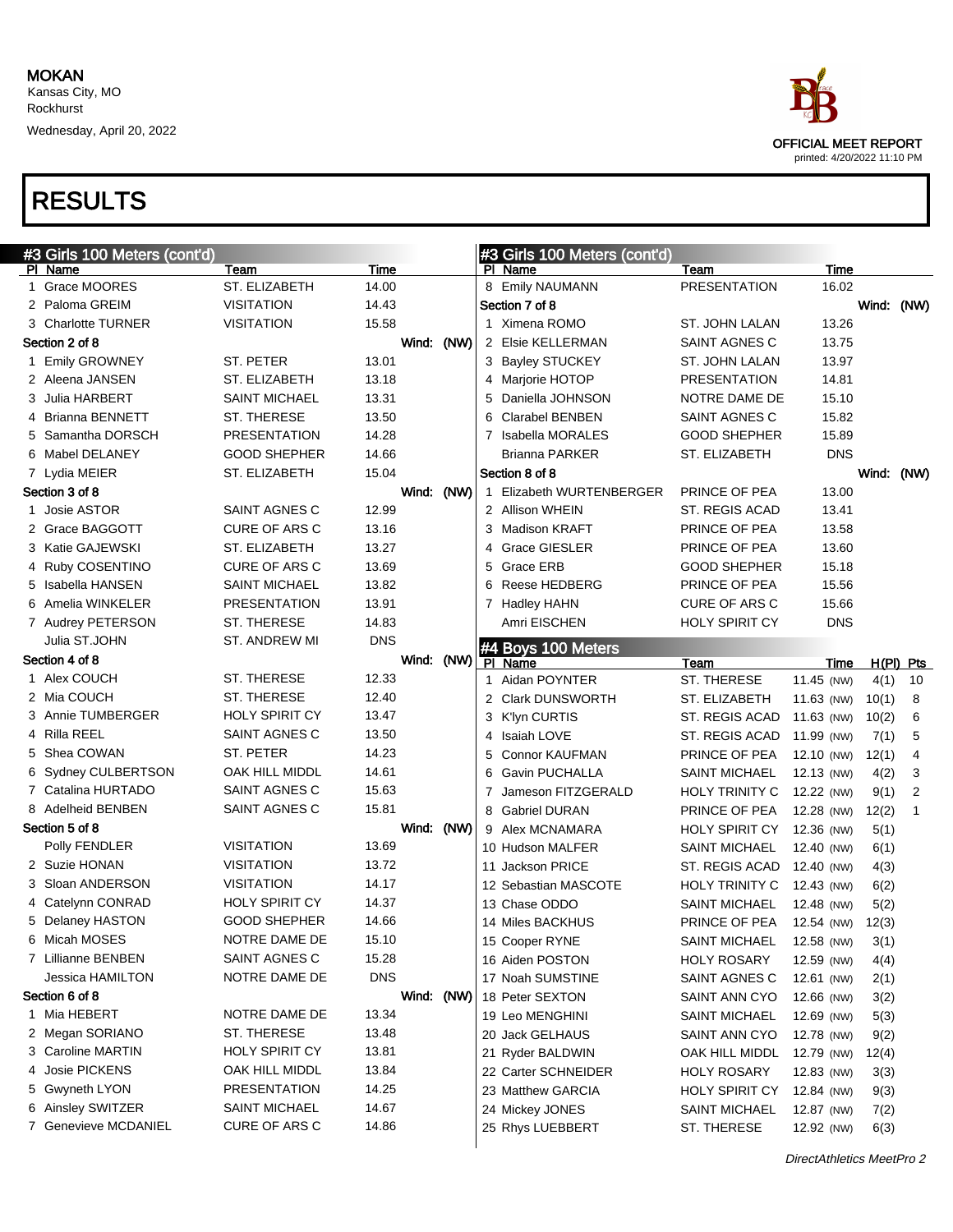

| #4 Boys 100 Meters (cont'd) |                            |            |             | #4 Boys 100 Meters (cont'd) |                       |             |             |  |
|-----------------------------|----------------------------|------------|-------------|-----------------------------|-----------------------|-------------|-------------|--|
| PI Name                     | Team                       | Time       | $H(PI)$ Pts | PI Name                     | Team                  | Time        | $H(PI)$ Pts |  |
| 26 Caden FLORES             | SAINT AGNES C              | 12.94 (NW) | 9(4)        | 72 Ben FISHER               | <b>SAINT AGNES C</b>  | 16.84 (NW)  | 9(6)        |  |
| 27 Jack MCSHANE             | ST. PETER                  | 12.97 (NW) | 5(4)        | Sam TONEY                   | ST. ANDREW MI         | DNS (NW)    | 1           |  |
| 28 Samuel KENDRICK          | ST. THERESE                | 12.98 (NW) | 7(3)        | Graham WALSH                | SAINT AGNES C         | DNS (NW)    | 1           |  |
| 29 Gabriel SOLIZ            | ST. JOHN LALAN             | 13.04 (NW) | 2(2)        | <b>Tyler SHIVELY</b>        | <b>HOLY SPIRIT CY</b> | DNS (NW)    | 2           |  |
| 30 Nicholas THRASHER        | <b>HOLY TRINITY C</b>      | 13.06 (NW) | 2(3)        | Mateo REYNOLDS              | ST. PETER             | DNS (NW)    | 4           |  |
| 31 Jonathan HOMANT          | <b>SAINT MICHAEL</b>       | 13.06 (NW) | 8(1)        | Frank REDMOND               | <b>CURE OF ARS C</b>  | DNS (NW)    | 4           |  |
| 32 Benjamin MARGHERIO       | ST. PETER                  | 13.12 (NW) | 6(4)        | Cooper MCCOWN               | <b>SAINT MICHAEL</b>  | DNS (NW)    | 6           |  |
| 33 Braedon TUNLEY           | ST. ELIZABETH              | 13.14 (NW) | 1(1)        | <b>Trent HELMER</b>         | <b>HOLY TRINITY C</b> | DNS (NW)    | 8           |  |
| 33 Vincent SORENSON         | <b>SAINT MICHAEL</b>       | 13.14 (NW) | 2(4)        | Nicholas HAGGERTY           | NOTRE DAME DE         | DNS (NW)    | 8           |  |
| 35 Owen HUGHES              | <b>SAINT MICHAEL</b>       | 13.23 (NW) | 8(2)        | Cooper HASS                 | <b>PRESENTATION</b>   | DNS (NW)    | 8           |  |
| 36 Luke ALLEN               | SAINT AGNES C              | 13.24 (NW) | 12(5)       | Parker GOMEZ                | <b>SAINT MICHAEL</b>  | DNS (NW)    | 9           |  |
| 37 Dewayne WASHINGTON       | SAINT ANN CYO              | 13.49 (NW) | 1(2)        | Pierce FISHER               | <b>VISITATION</b>     | DNS (NW)    | 9           |  |
| 38 Drew MORTIMER            | <b>HOLY TRINITY C</b>      | 13.51 (NW) | 5(5)        | <b>Gregory CRAMER</b>       | SAINT MICHAEL         | DNS (NW)    | 10          |  |
| 39 Charlie L'ESPERANCE      | HOLY CROSS CY 13.55 (NW)   |            | 7(4)        | Bode DAVIS                  | <b>PRESENTATION</b>   | DNS (NW)    | - 10        |  |
| 40 Benjamin NIGRO           | <b>SAINT MICHAEL</b>       | 13.57 (NW) | 5(6)        | Jared CIKOT                 | <b>HOLY SPIRIT CY</b> | DNS (NW) 11 |             |  |
| 41 Miles ENGLERT            | <b>CURE OF ARS C</b>       | 13.57 (NW) | 10(3)       | <b>Atticus CARLSON</b>      | <b>VISITATION</b>     | DNS (NW) 11 |             |  |
| 42 Jack BALDWIN             | <b>SAINT MICHAEL</b>       | 13.58 (NW) | 12(6)       | Luke BOLCH                  | <b>ST. PETER</b>      | DNS (NW) 11 |             |  |
| 43 Cruz RICO                | <b>HOLY SPIRIT CY</b>      | 13.64 (NW) | 3(4)        | Cole CHISM                  | <b>PRESENTATION</b>   | DNS (NW)    | $-11$       |  |
| 44 Benjamin BINGHAM         | <b>HOLY TRINITY C</b>      | 13.64 (NW) | 11(1)       | <b>Bodie ARTHUR</b>         | <b>VISITATION</b>     | DNS (NW) 12 |             |  |
| 45 Blake DURAND             | OAK HILL MIDDL             | 13.66 (NW) | 10(4)       |                             |                       |             |             |  |
| 46 Sam ROBINSON             | <b>SAINT MICHAEL</b>       | 13.69 (NW) | 3(5)        | <b>SECTION RESULTS</b>      |                       |             |             |  |
| 47 Auggie COLLINS           | ASCENSION CYO 13.76 (NW)   |            | 11(2)       | PI Name                     | Team                  | Time        |             |  |
| 48 Mateo MADRIGAL           | SAINT AGNES C              | 13.76 (NW) | 6(5)        | Section 1 of 12             |                       |             | Wind: (NW)  |  |
| 49 Christian DORSCH         | <b>PRESENTATION</b>        | 13.78 (NW) | 10(5)       | <b>Braedon TUNLEY</b><br>1. | ST. ELIZABETH         | 13.14       |             |  |
| 50 Dominic MAGANA           | SAINT AGNES C              | 13.80 (NW) | 6(6)        | 2 Dewayne WASHINGTON        | SAINT ANN CYO         | 13.49       |             |  |
| 51 Joe CLARK                | SAINT ANN CYO              | 13.83 (NW) | 11(3)       | Sam TONEY                   | ST. ANDREW MI         | <b>DNS</b>  |             |  |
| 52 Owen MEYERS              | <b>CURE OF ARS C</b>       | 13.84 (NW) | 5(7)        | Graham WALSH                | SAINT AGNES C         | <b>DNS</b>  |             |  |
| 52 Joshua BARNEY            | JOHN PAUL II CY 13.84 (NW) |            | 12(7)       | Section 2 of 12             |                       |             | Wind: (NW)  |  |
| 54 Langston LAFOND          | ST. PETER                  | 13.85 (NW) | 7(5)        | 1 Noah SUMSTINE             | SAINT AGNES C         | 12.61       |             |  |
| 55 Drew SHEPHERD            | ASCENSION CYO 14.06 (NW)   |            | 2(5)        | 2 Gabriel SOLIZ             | ST. JOHN LALAN        | 13.04       |             |  |
| 56 Ryan SCHROERING          | PRINCE OF PEA              | 14.07 (NW) | 3(6)        | 3 Nicholas THRASHER         | HOLY TRINITY C        | 13.06       |             |  |
| 57 Henry HAHN               | CURE OF ARS C              | 14.08 (NW) | 8(3)        | 4 Vincent SORENSON          | <b>SAINT MICHAEL</b>  | 13.14       |             |  |
| 58 Edward JUDGE             | ST. ELIZABETH              | 14.20 (NW) | 7(6)        | Drew SHEPHERD               | <b>ASCENSION CYO</b>  | 14.06       |             |  |
| 59 Sam KRAMER               | OAK HILL MIDDL             | 14.21 (NW) | 7(7)        | <b>Tyler SHIVELY</b>        | HOLY SPIRIT CY        | <b>DNS</b>  |             |  |
| 60 Michael BEVITT           | <b>HOLY TRINITY C</b>      | 14.33 (NW) | 11(4)       | Section 3 of 12             |                       |             | Wind: (NW)  |  |
| 61 Henry SCHEIDERER         | ST. PETER                  | 14.38 (NW) | 3(7)        | 1 Cooper RYNE               | <b>SAINT MICHAEL</b>  | 12.58       |             |  |
| 62 Daniel FITZGERALD        | HOLY TRINITY C 14.43 (NW)  |            | 9(5)        | 2 Peter SEXTON              | SAINT ANN CYO         | 12.66       |             |  |
| 63 John RUYLE               | <b>SAINT MICHAEL</b>       | 14.76 (NW) | 3(8)        | 3 Carter SCHNEIDER          | <b>HOLY ROSARY</b>    | 12.83       |             |  |
| 64 Ryan KOENIGSFELD         | PRESENTATION               | 14.78 (NW) | 7(8)        | 4 Cruz RICO                 | <b>HOLY SPIRIT CY</b> | 13.64       |             |  |
| 65 Campbell LUZAR           | SAINT AGNES C              | 14.81 (NW) | 6(7)        | 5 Sam ROBINSON              | <b>SAINT MICHAEL</b>  | 13.69       |             |  |
| 66 Colten HULLINGER         | ST. JOHN LALAN             | 14.97 (NW) | 8(4)        | 6 Ryan SCHROERING           | PRINCE OF PEA         | 14.07       |             |  |
| 67 Peter REDDIG             | PRESENTATION               | 15.16 (NW) | 4(5)        | 7 Henry SCHEIDERER          | ST. PETER             | 14.38       |             |  |
| 68 Robert EVANGELIDIS       | SAINT ANN CYO              | 15.21 (NW) | 10(6)       | 8 John RUYLE                | <b>SAINT MICHAEL</b>  | 14.76       |             |  |
| 69 Brody RENNERS            | CURE OF ARS C              | 15.54 (NW) | 4(6)        | Section 4 of 12             |                       |             | Wind: (NW)  |  |
| 70 Deon PERSAUD             | ST. REGIS ACAD             | 15.88 (NW) | 5(8)        | 1 Aidan POYNTER             | ST. THERESE           | 11.45       |             |  |
| 71 Charlie HOLLOWAY         | SAINT ANN CYO              | 16.19 (NW) | 8(5)        | 2 Gavin PUCHALLA            | <b>SAINT MICHAEL</b>  | 12.13       |             |  |
|                             |                            |            |             |                             |                       |             |             |  |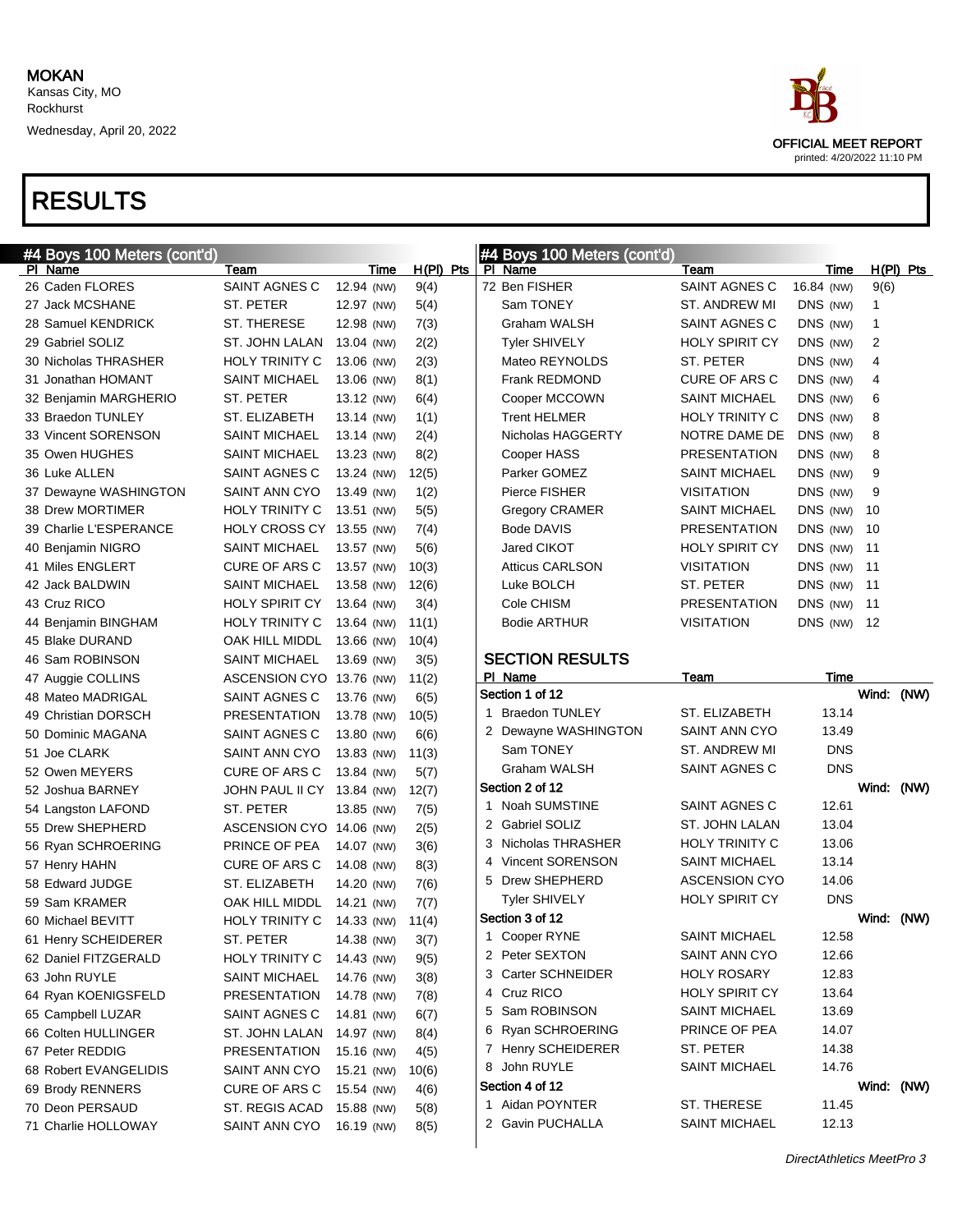Wednesday, April 20, 2022



| #4 Boys 100 Meters (cont'd) |                       |            |   | #4 Boys 100 Meters (cont'd) |                        |            |            |
|-----------------------------|-----------------------|------------|---|-----------------------------|------------------------|------------|------------|
| PI Name                     | Team                  | Time       |   | PI Name                     | Team                   | Time       |            |
| 3 Jackson PRICE             | ST. REGIS ACAD        | 12.40      |   | 4 Caden FLORES              | SAINT AGNES C          | 12.94      |            |
| 4 Aiden POSTON              | <b>HOLY ROSARY</b>    | 12.59      |   | 5 Daniel FITZGERALD         | HOLY TRINITY C         | 14.43      |            |
| 5 Peter REDDIG              | <b>PRESENTATION</b>   | 15.16      |   | 6 Ben FISHER                | SAINT AGNES C          | 16.84      |            |
| 6 Brody RENNERS             | CURE OF ARS C         | 15.54      |   | Parker GOMEZ                | <b>SAINT MICHAEL</b>   | <b>DNS</b> |            |
| Mateo REYNOLDS              | ST. PETER             | <b>DNS</b> |   | Pierce FISHER               | <b>VISITATION</b>      | <b>DNS</b> |            |
| <b>Frank REDMOND</b>        | CURE OF ARS C         | <b>DNS</b> |   | Section 10 of 12            |                        |            | Wind: (NW) |
| Section 5 of 12             |                       | Wind: (NW) |   | 1 Clark DUNSWORTH           | ST. ELIZABETH          | 11.63      |            |
| 1 Alex MCNAMARA             | <b>HOLY SPIRIT CY</b> | 12.36      |   | 2 K'lyn CURTIS              | <b>ST. REGIS ACAD</b>  | 11.63      |            |
| 2 Chase ODDO                | <b>SAINT MICHAEL</b>  | 12.48      |   | 3 Miles ENGLERT             | <b>CURE OF ARS C</b>   | 13.57      |            |
| 3 Leo MENGHINI              | <b>SAINT MICHAEL</b>  | 12.69      |   | 4 Blake DURAND              | OAK HILL MIDDL         | 13.66      |            |
| 4 Jack MCSHANE              | ST. PETER             | 12.97      | 5 | <b>Christian DORSCH</b>     | <b>PRESENTATION</b>    | 13.78      |            |
| 5 Drew MORTIMER             | HOLY TRINITY C        | 13.51      |   | 6 Robert EVANGELIDIS        | SAINT ANN CYO          | 15.21      |            |
| 6 Benjamin NIGRO            | <b>SAINT MICHAEL</b>  | 13.57      |   | <b>Gregory CRAMER</b>       | SAINT MICHAEL          | <b>DNS</b> |            |
| 7 Owen MEYERS               | CURE OF ARS C         | 13.84      |   | <b>Bode DAVIS</b>           | <b>PRESENTATION</b>    | <b>DNS</b> |            |
| 8 Deon PERSAUD              | ST. REGIS ACAD        | 15.88      |   | Section 11 of 12            |                        |            | Wind: (NW) |
| Section 6 of 12             |                       | Wind: (NW) |   | 1 Benjamin BINGHAM          | HOLY TRINITY C         | 13.64      |            |
| 1 Hudson MALFER             | <b>SAINT MICHAEL</b>  | 12.40      |   | 2 Auggie COLLINS            | <b>ASCENSION CYO</b>   | 13.76      |            |
| 2 Sebastian MASCOTE         | <b>HOLY TRINITY C</b> | 12.43      |   | 3 Joe CLARK                 | <b>SAINT ANN CYO</b>   | 13.83      |            |
| 3 Rhys LUEBBERT             | ST. THERESE           | 12.92      |   | 4 Michael BEVITT            | HOLY TRINITY C         | 14.33      |            |
| 4 Benjamin MARGHERIO        | ST. PETER             | 13.12      |   | Jared CIKOT                 | <b>HOLY SPIRIT CY</b>  | <b>DNS</b> |            |
| 5 Mateo MADRIGAL            | SAINT AGNES C         | 13.76      |   | <b>Atticus CARLSON</b>      | <b>VISITATION</b>      | <b>DNS</b> |            |
| 6 Dominic MAGANA            | SAINT AGNES C         | 13.80      |   | Luke BOLCH                  | ST. PETER              | <b>DNS</b> |            |
| 7 Campbell LUZAR            | SAINT AGNES C         | 14.81      |   | Cole CHISM                  | <b>PRESENTATION</b>    | <b>DNS</b> |            |
| Cooper MCCOWN               | <b>SAINT MICHAEL</b>  | <b>DNS</b> |   | Section 12 of 12            |                        |            | Wind: (NW) |
| Section 7 of 12             |                       | Wind: (NW) |   | 1 Connor KAUFMAN            | PRINCE OF PEA          | 12.10      |            |
| 1 Isaiah LOVE               | ST. REGIS ACAD        | 11.99      |   | 2 Gabriel DURAN             | PRINCE OF PEA          | 12.28      |            |
| 2 Mickey JONES              | <b>SAINT MICHAEL</b>  | 12.87      |   | 3 Miles BACKHUS             | PRINCE OF PEA          | 12.54      |            |
| 3 Samuel KENDRICK           | ST. THERESE           | 12.98      |   | 4 Ryder BALDWIN             | OAK HILL MIDDL         | 12.79      |            |
| 4 Charlie L'ESPERANCE       | <b>HOLY CROSS CY</b>  | 13.55      |   | 5 Luke ALLEN                | SAINT AGNES C          | 13.24      |            |
| 5 Langston LAFOND           | ST. PETER             | 13.85      | 6 | Jack BALDWIN                | <b>SAINT MICHAEL</b>   | 13.58      |            |
| 6 Edward JUDGE              | ST. ELIZABETH         | 14.20      |   | 7 Joshua BARNEY             | <b>JOHN PAUL II CY</b> | 13.84      |            |
| 7 Sam KRAMER                | OAK HILL MIDDL        | 14.21      |   | <b>Bodie ARTHUR</b>         | <b>VISITATION</b>      | <b>DNS</b> |            |
| 8 Ryan KOENIGSFELD          | <b>PRESENTATION</b>   | 14.78      |   | #5 Girls 800 Meters         |                        |            |            |
| Section 8 of 12             |                       | Wind: (NW) |   | PI Name                     | Team                   | Time       | <u>Pts</u> |
| 1 Jonathan HOMANT           | <b>SAINT MICHAEL</b>  | 13.06      |   | 1 Lily FINAN                | <b>HOLY SPIRIT CY</b>  | 2:45.19    | 10         |
| 2   Owen HUGHES             | <b>SAINT MICHAEL</b>  | 13.23      |   | 2 Elliot WEAVER             | <b>SAINT MICHAEL</b>   | 2:49.30    | 8          |
| 3 Henry HAHN                | CURE OF ARS C         | 14.08      |   | 3 Mia ANGLES                | <b>SAINT MICHAEL</b>   | 2:49.80    | 6          |
| 4 Colten HULLINGER          | ST. JOHN LALAN        | 14.97      |   | 4 Faith CARLSON             | NOTRE DAME DE          | 2:54.86    | 5          |
| 5 Charlie HOLLOWAY          | SAINT ANN CYO         | 16.19      |   | 5 Mary HARMAN               | ST. PETER              | 2:55.90    | 4          |
| <b>Trent HELMER</b>         | HOLY TRINITY C        | <b>DNS</b> |   | 6 Aubrey MEDER              | <b>HOLY ROSARY</b>     | 2:56.38    | 3          |
| Nicholas HAGGERTY           | NOTRE DAME DE         | <b>DNS</b> |   | 7 Ellen BARKEMEYER          | PRINCE OF PEA          | 2:57.29    | 2          |
| Cooper HASS                 | <b>PRESENTATION</b>   | <b>DNS</b> |   | 8 Jaydon LEE                | <b>GOOD SHEPHER</b>    | 2:57.38    | 1          |
| Section 9 of 12             |                       | Wind: (NW) |   | 9 Bridget KEEGAN            | HOLY SPIRIT CY         | 3:01.55    |            |
| 1 Jameson FITZGERALD        | <b>HOLY TRINITY C</b> | 12.22      |   | 10 Clare WELCH              | ST. THERESE            | 3:05.37    |            |
| 2 Jack GELHAUS              | SAINT ANN CYO         | 12.78      |   | 11 Ainsley HALL             | <b>ASCENSION CYO</b>   | 3:13.20    |            |
| 3 Matthew GARCIA            | <b>HOLY SPIRIT CY</b> | 12.84      |   | 12 Mackenzie GONZALES       | <b>GOOD SHEPHER</b>    | 3:15.52    |            |
|                             |                       |            |   |                             |                        |            |            |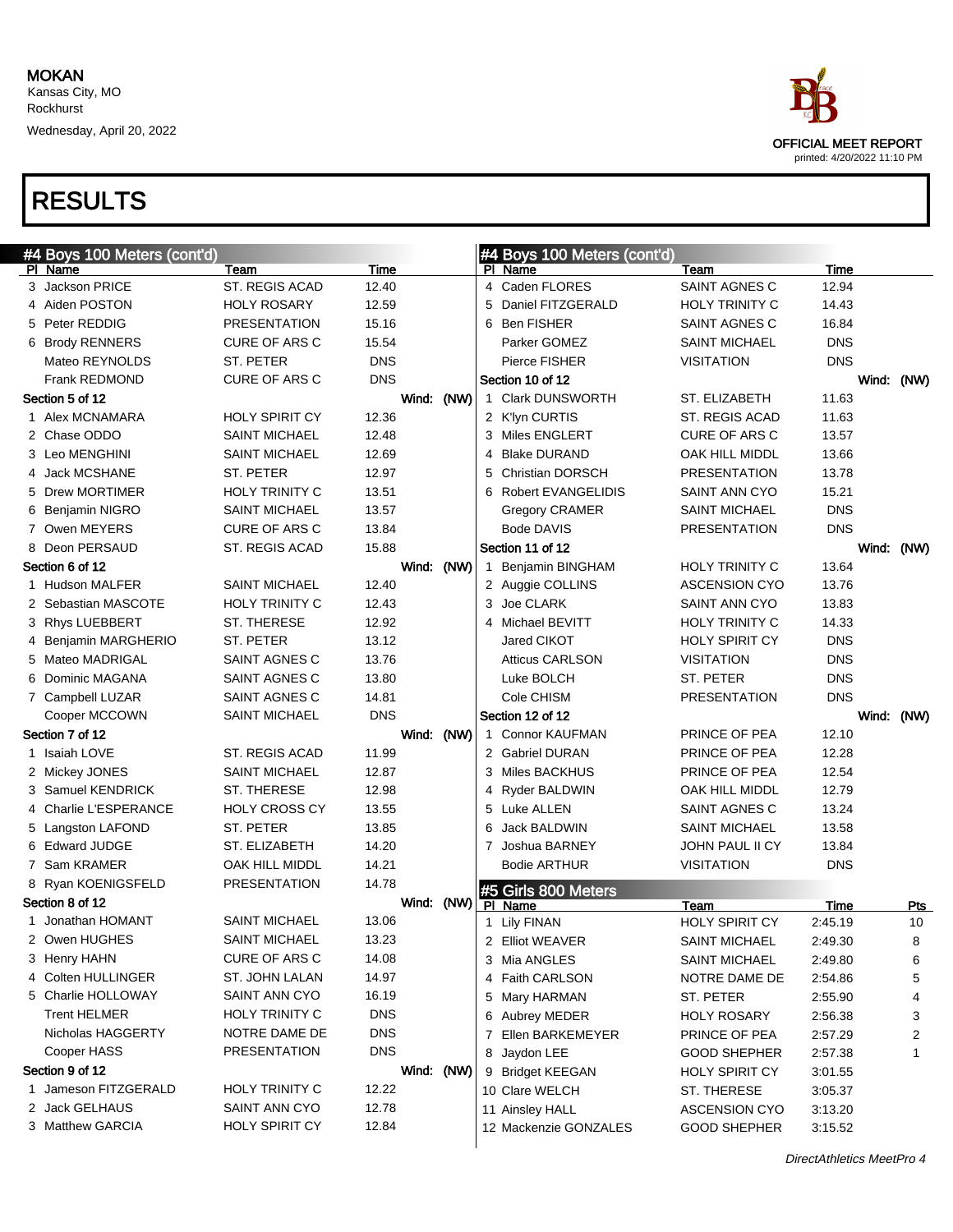Wednesday, April 20, 2022



| #5 Girls 800 Meters (cont'd)     |                       |            |                | #8 Boys 4 x 200m Relay                 |                       |            |              |                |
|----------------------------------|-----------------------|------------|----------------|----------------------------------------|-----------------------|------------|--------------|----------------|
| PI Name                          | Team                  | Time       | Pts            | PI Team                                |                       | Time       | $H(PI)$ Pts  |                |
| 13 Olivia RENDINA                | JOHN PAUL II CY       | 3:23.24    |                | 1 PRINCE OF PEACE CYOKS (A)            |                       | 1:53.44    | 2(1)         | 10             |
| 14 Nadia WACKER                  | <b>GOOD SHEPHER</b>   | 3:38.24    |                | 2 SAINT AGNES CYOKS (A)                |                       | 2:00.50    | 2(2)         | 8              |
| Kellan WIEBE                     | <b>VISITATION</b>     | <b>DNS</b> |                | 3 ST. THERESE (A)                      |                       | 2:00.61    | 1(1)         | 6              |
| Lauren RANDO                     | ST. PETER             | <b>DNS</b> |                | 4 VISITATION (A)                       |                       | 2:01.91    | 1(2)         | 5              |
|                                  |                       |            |                | 5 NOTRE DAME DE SION MIDDLE SCHOOL (A) |                       | 2:06.47    | 2(3)         | 4              |
| #6 Boys 800 Meters               |                       |            |                | 6 SAINT AGNES CYOKS (B)                |                       | 2:07.73    | 2(4)         | 3              |
| PI Name                          | Team                  | Time       | Pts            | 7 PRESENTATION MIDDLE SCHOOL (A)       |                       | 2:07.85    | 2(5)         | 2              |
| 1 Blaise VOHS                    | <b>HOLY ROSARY</b>    | 2:27.80    | 10             | 8 SAINT ANN CYOKS (A)                  |                       | 2:08.19    | 1(3)         | 1              |
| 2 Brady MALLOT                   | <b>SAINT MICHAEL</b>  | 2:29.11    | 8              | 9 ST. ELIZABETH (A)                    |                       | 2:08.20    | 1(4)         |                |
| 3 Daniel NEENAN                  | SAINT AGNES C         | 2:31.77    | 6              |                                        |                       |            |              |                |
| 4 Abraham SUND                   | PRINCE OF PEA         | 2:33.18    | 5              | <b>SECTION RESULTS</b>                 |                       |            |              |                |
| 5 Bennett LEMBKE                 | <b>SAINT MICHAEL</b>  | 2:35.20    | 4              | PI Team                                |                       | Time       |              |                |
| 6 Anthony CELIO                  | ST. REGIS ACAD        | 2:36.49    | 3              | Section 1 of 2                         |                       |            |              |                |
| 7 Matthew WURTENBERGER           | PRINCE OF PEA         | 2:36.57    | $\overline{2}$ | 1 ST. THERESE (A)                      |                       | 2:00.61    |              |                |
| 8 Blake WILKEN                   | <b>SAINT MICHAEL</b>  | 2:41.21    | $\mathbf{1}$   | 2 VISITATION (A)                       |                       | 2:01.91    |              |                |
| 9 Andrew RAVASINI                | <b>PRESENTATION</b>   | 2:41.93    |                | 3 SAINT ANN CYOKS (A)                  |                       | 2:08.19    |              |                |
| 10 Graham HOTOP                  | <b>PRESENTATION</b>   | 2:42.14    |                | 4 ST. ELIZABETH (A)                    |                       | 2:08.20    |              |                |
| 11 Ethan GREER                   | <b>HOLY CROSS CY</b>  | 2:42.17    |                | Section 2 of 2                         |                       |            |              |                |
| 12 Isaac FRENZEL                 | ST. ELIZABETH         | 2:42.57    |                | 1 PRINCE OF PEACE CYOKS (A)            |                       | 1:53.44    |              |                |
| 13 Miles MCCUNE                  | SAINT ANN CYO         | 2:44.87    |                | 2 SAINT AGNES CYOKS (A)                |                       | 2:00.50    |              |                |
| 14 Alec RYAN                     | <b>SAINT MICHAEL</b>  | 2:46.15    |                | 3 NOTRE DAME DE SION MIDDLE SCHOOL (A) |                       | 2:06.47    |              |                |
| 15 Titus ELLISON                 | <b>HOLY ROSARY</b>    | 2:49.20    |                | 4 SAINT AGNES CYOKS (B)                |                       | 2:07.73    |              |                |
| 16 Blake DURAND                  | OAK HILL MIDDL        | 2:49.78    |                | 5 PRESENTATION MIDDLE SCHOOL (A)       |                       | 2:07.85    |              |                |
| 17 Benjamin BINGHAM              | <b>HOLY TRINITY C</b> | 2:49.92    |                | #9 Girls 400 Meters                    |                       |            |              |                |
| 18 Ben HUMISTON                  | OAK HILL MIDDL        | 2:52.32    |                | PI Name                                | Team                  | Time       | H(PI) Pts    |                |
| 19 Ben OLSCHKI                   | <b>PRESENTATION</b>   | 3:05.53    |                | 1 Oakley JONES                         | SAINT MICHAEL         | 1:07.70    | 2(1)         | 10             |
|                                  |                       |            |                |                                        |                       |            |              | 8              |
| Jacob WHITE                      | <b>HOLY SPIRIT CY</b> | <b>DNS</b> |                | 2 Mia HEBERT                           | NOTRE DAME DE         | 1:08.90    | 2(2)         |                |
| <b>Nick SPRINGER</b>             | ST. THERESE           | <b>DNS</b> |                | 3 Lily FINAN                           | <b>HOLY SPIRIT CY</b> | 1:09.08    | 3(1)         | 6              |
| Nolan DINGLEY                    | <b>VISITATION</b>     | <b>DNS</b> |                | 4 Polly FENDLER                        | <b>VISITATION</b>     | 1:10.45    | 3(2)         | 5              |
| Connor CLUNE                     | ST. PETER             | <b>DNS</b> |                | 5 Claire SOLIS                         | ST. ELIZABETH         | 1:11.41    | 1(1)         | 4              |
| Andre GARCIA                     | ST. THERESE           | <b>DNS</b> |                | Julia HARBERT<br>6                     | SAINT MICHAEL         | 1:11.85    | 3(3)         | 3              |
| Paul OLSON                       | SAINT AGNES C         | <b>DNS</b> |                | 7 Faith CARLSON                        | NOTRE DAME DE         | 1:12.12    | 3(4)         | $\overline{2}$ |
|                                  |                       |            |                | 8 Mia ANGLES                           | SAINT MICHAEL         | 1:12.64    | 2(3)         | $\mathbf{1}$   |
| #7 Girls 4 x 200m Relay          |                       |            |                | Aubrey MEDER<br>9                      | <b>HOLY ROSARY</b>    | 1:13.51    | 2(4)         |                |
| PI Team                          |                       | Time       | Pts            | 10 Ava DANEFF                          | ST. THERESE           | 1:13.86    | 3(5)         |                |
| 1 SAINT MICHAEL CYOKS (A)        |                       | 2:03.68    | 10             | 11 Mary HARMAN                         | ST. PETER             | 1:15.35    | 2(5)         |                |
| 2 SAINT AGNES CYOKS (A)          |                       | 2:06.83    | 8              | 12 Molly MCNAMARA                      | <b>PRESENTATION</b>   | 1:15.82    | 2(6)         |                |
| 3 VISITATION (A)                 |                       | 2:11.96    | 6              | 13 Anna GAST                           | <b>GOOD SHEPHER</b>   | 1:19.59    | 3(6)         |                |
| 4 ST. THERESE (A)                |                       | 2:12.31    | 5              | 14 Gwyneth LYON                        | <b>PRESENTATION</b>   | 1:21.03    | 3(7)         |                |
| 5 ST. ELIZABETH (A)              |                       | 2:12.66    | 4              | 15 Katherine HARMAN                    | ST. PETER             | 1:22.29    | 2(7)         |                |
| 6 PRESENTATION MIDDLE SCHOOL (A) |                       | 2:15.23    | 3              | 16 Catelynn CONRAD                     | <b>HOLY SPIRIT CY</b> | 1:22.61    | 3(8)         |                |
| 7 ST. PETER (A)                  |                       | 2:18.22    | $\overline{2}$ | 17 Ridley NEWELL                       | <b>SAINT MICHAEL</b>  | 1:23.58    | 2(8)         |                |
| ST. ELIZABETH (B)                |                       | <b>DNS</b> |                | 18 Nadia WACKER                        | <b>GOOD SHEPHER</b>   | 1:37.99    | 1(2)         |                |
|                                  |                       |            |                | Lauren RANDO                           | ST. PETER             | <b>DNS</b> | 1            |                |
|                                  |                       |            |                | Olivia RENDINA                         | JOHN PAUL II CY       | <b>DNS</b> | 1            |                |
|                                  |                       |            |                | <b>Elliot WEAVER</b>                   | <b>SAINT MICHAEL</b>  | <b>DNS</b> | $\mathbf{1}$ |                |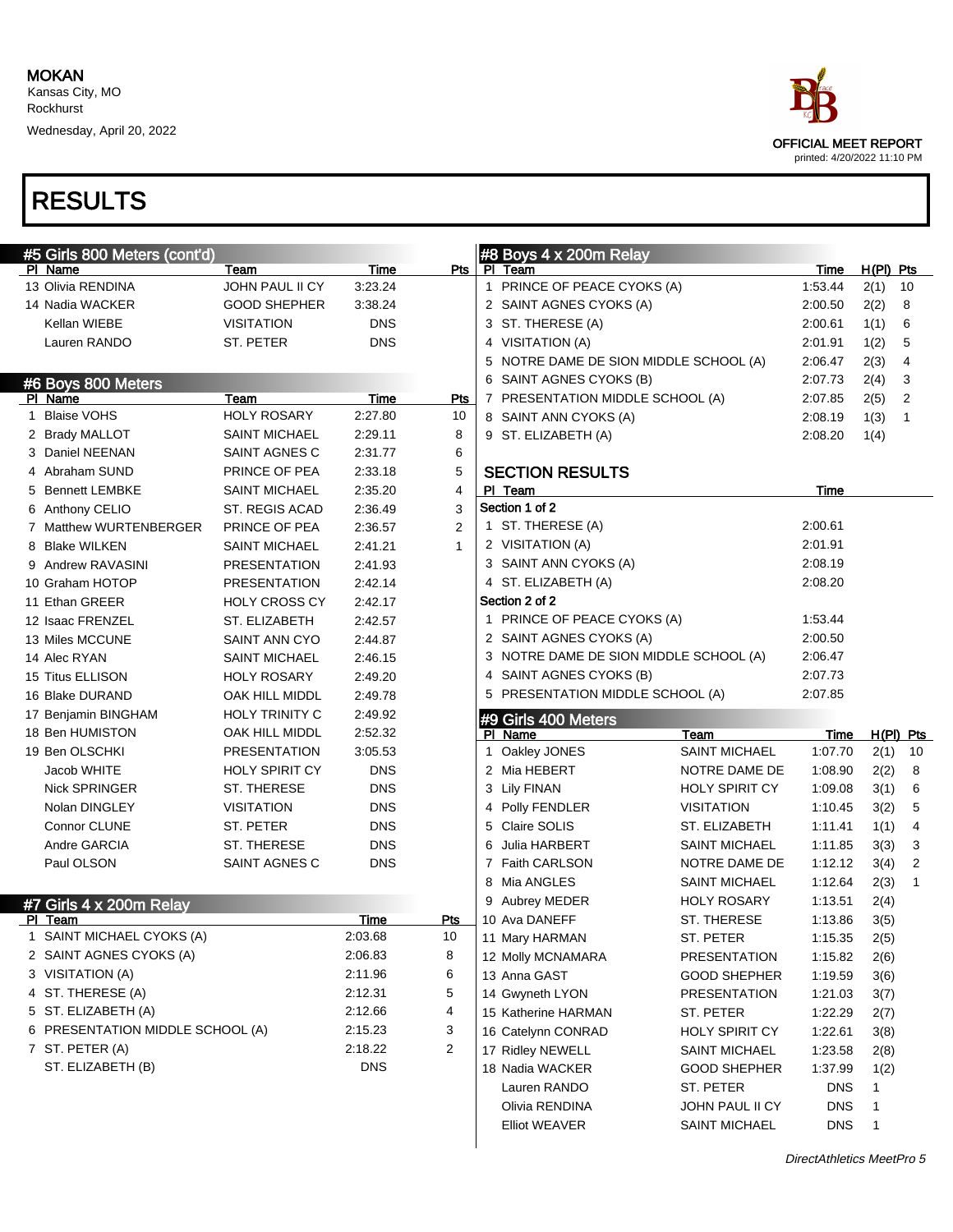

| #9 Girls 400 Meters (cont'd) |                       |            |                |              | #10 Boys 400 Meters (cont'd) |                       |            |                |
|------------------------------|-----------------------|------------|----------------|--------------|------------------------------|-----------------------|------------|----------------|
| PI Name                      | Team                  | Time       | $H(PI)$ Pts    |              | PI Name                      | Team                  | Time       | $H(PI)$ Pts    |
| Rilla REEL                   | SAINT AGNES C         | <b>DNS</b> | $\mathbf{1}$   |              | 14 Griffin BLOEMKER          | ST. ELIZABETH         | 1:08.66    | 6(4)           |
| Ava SMITH                    | ST. PETER             | <b>DNS</b> | $\overline{1}$ |              | 15 Bennett LEMBKE            | <b>SAINT MICHAEL</b>  | 1:09.12    | 3(6)           |
|                              |                       |            |                |              | 16 Jeremy SMITH              | ST. REGIS ACAD        | 1:09.43    | 2(2)           |
| <b>SECTION RESULTS</b>       |                       |            |                |              | 17 Ryne HALLIER              | ST. THERESE           | 1:09.96    | 4(3)           |
| PI Name                      | Team                  | Time       |                |              | 18 Nicholas THRASHER         | HOLY TRINITY C        | 1:10.77    | 2(3)           |
| Section 1 of 3               |                       |            |                |              | 19 Graham HOTOP              | <b>PRESENTATION</b>   | 1:11.78    | 4(4)           |
| 1 Claire SOLIS               | ST. ELIZABETH         | 1:11.41    |                |              | 20 Marcus TROZZOLO           | ST. ELIZABETH         | 1:12.14    | 2(4)           |
| 2 Nadia WACKER               | <b>GOOD SHEPHER</b>   | 1:37.99    |                |              | 21 Mickey JONES              | <b>SAINT MICHAEL</b>  | 1:12.30    | 4(5)           |
| Lauren RANDO                 | ST. PETER             | <b>DNS</b> |                |              | 22 Alec RYAN                 | <b>SAINT MICHAEL</b>  | 1:12.61    | 2(5)           |
| Olivia RENDINA               | JOHN PAUL II CY       | <b>DNS</b> |                |              | 23 Blake WILKEN              | <b>SAINT MICHAEL</b>  | 1:12.95    | 1(1)           |
| <b>Elliot WEAVER</b>         | <b>SAINT MICHAEL</b>  | <b>DNS</b> |                |              | 24 Milo WILBER-PARKS         | NOTRE DAME DE         | 1:13.39    | 1(2)           |
| Rilla REEL                   | SAINT AGNES C         | <b>DNS</b> |                |              | 25 Miles ENGLERT             | CURE OF ARS C         | 1:14.63    | 5(3)           |
| Ava SMITH                    | ST. PETER             | <b>DNS</b> |                |              | 26 Isaac FRENZEL             | ST. ELIZABETH         | 1:14.67    | 4(6)           |
| Section 2 of 3               |                       |            |                |              | 27 Paul OLSON                | SAINT AGNES C         | 1:14.94    | 3(7)           |
| 1 Oakley JONES               | <b>SAINT MICHAEL</b>  | 1:07.70    |                |              | 28 Drew MORTIMER             | HOLY TRINITY C        | 1:15.09    | 3(8)           |
| 2 Mia HEBERT                 | NOTRE DAME DE         | 1:08.90    |                |              | 29 Daniel ANDERST            | NOTRE DAME DE         | 1:16.30    | 6(5)           |
| 3 Mia ANGLES                 | <b>SAINT MICHAEL</b>  | 1:12.64    |                |              | 30 Dalton ASHLEY             | HOLY TRINITY C        | 1:17.57    | 6(6)           |
| 4 Aubrey MEDER               | <b>HOLY ROSARY</b>    | 1:13.51    |                |              | 31 Auggie COLLINS            | <b>ASCENSION CYO</b>  | 1:17.75    | 5(4)           |
| 5 Mary HARMAN                | ST. PETER             | 1:15.35    |                |              | 32 Ryan KOENIGSFELD          | <b>PRESENTATION</b>   | 1:18.96    | 4(7)           |
| 6 Molly MCNAMARA             | <b>PRESENTATION</b>   | 1:15.82    |                |              | 33 Kaiden BAHR               | <b>PRESENTATION</b>   | 1:19.04    | 6(7)           |
| 7 Katherine HARMAN           | ST. PETER             | 1:22.29    |                |              | 34 Titus ELLISON             | <b>HOLY ROSARY</b>    | 1:19.39    | 5(5)           |
| 8 Ridley NEWELL              | <b>SAINT MICHAEL</b>  | 1:23.58    |                |              | 35 Nolan DINGLEY             | <b>VISITATION</b>     | 1:22.94    | 5(6)           |
| Section 3 of 3               |                       |            |                |              | <b>Blaise VOHS</b>           | <b>HOLY ROSARY</b>    | <b>DNS</b> | $\overline{2}$ |
| 1 Lily FINAN                 | <b>HOLY SPIRIT CY</b> | 1:09.08    |                |              | Frank REDMOND                | CURE OF ARS C         | <b>DNS</b> | $\mathbf{2}$   |
| 2 Polly FENDLER              | <b>VISITATION</b>     | 1:10.45    |                |              | Andre GARCIA                 | ST. THERESE           | <b>DNS</b> | $\overline{4}$ |
| 3 Julia HARBERT              | <b>SAINT MICHAEL</b>  | 1:11.85    |                |              | Jack DOTSON                  | OAK HILL MIDDL        | <b>DNS</b> | 5              |
| 4 Faith CARLSON              | NOTRE DAME DE         | 1:12.12    |                |              | Colin CASPER                 | ST. ELIZABETH         | <b>DNS</b> | 5              |
| 5 Ava DANEFF                 | ST. THERESE           | 1:13.86    |                |              | Luke BOLCH                   | ST. PETER             | <b>DNS</b> | 6              |
| 6 Anna GAST                  | <b>GOOD SHEPHER</b>   | 1:19.59    |                |              |                              |                       |            |                |
| 7 Gwyneth LYON               | <b>PRESENTATION</b>   | 1:21.03    |                |              | <b>SECTION RESULTS</b>       |                       |            |                |
| 8 Catelynn CONRAD            | <b>HOLY SPIRIT CY</b> | 1:22.61    |                |              | PI Name                      | Team                  | Time       |                |
| #10 Boys 400 Meters          |                       |            |                |              | Section 1 of 6               |                       |            |                |
| PI Name                      | Team                  | Time       | H(PI) Pts      |              | 1 Blake WILKEN               | <b>SAINT MICHAEL</b>  | 1:12.95    |                |
| 1 Samuel KENDRICK            | ST. THERESE           | 1:00.48    | 4(1)           | 10           | 2 Milo WILBER-PARKS          | NOTRE DAME DE         | 1:13.39    |                |
| 2 Zechariah CARNEGIE         | NOTRE DAME DE         | 1:00.69    | 5(1)           | 8            | Section 2 of 6               |                       |            |                |
| 3 Isaiah LOVE                | ST. REGIS ACAD        | 1:00.94    | 3(1)           | 6            | 1 Jacob WHITE                | <b>HOLY SPIRIT CY</b> | 1:04.48    |                |
| 4 Landon COLE                | SAINT AGNES C         | 1:00.97    | 5(2)           | 5            | 2 Jeremy SMITH               | ST. REGIS ACAD        | 1:09.43    |                |
| 5 Samuel MARTIN              | <b>PRESENTATION</b>   | 1:02.62    | 3(2)           | 4            | 3 Nicholas THRASHER          | HOLY TRINITY C        | 1:10.77    |                |
| 6 Max BROWN                  | PRINCE OF PEA         | 1:03.30    | 6(1)           | 3            | 4 Marcus TROZZOLO            | ST. ELIZABETH         | 1:12.14    |                |
| 7 Henry OVERLEASE            | <b>CURE OF ARS C</b>  | 1:03.48    | 3(3)           | 2            | 5 Alec RYAN                  | <b>SAINT MICHAEL</b>  | 1:12.61    |                |
| 8 Brady MALLOT               | <b>SAINT MICHAEL</b>  | 1:03.76    | 3(4)           | $\mathbf{1}$ | Blaise VOHS                  | <b>HOLY ROSARY</b>    | <b>DNS</b> |                |
| 9 Jacob WHITE                | <b>HOLY SPIRIT CY</b> | 1:04.48    | 2(1)           |              | Frank REDMOND                | <b>CURE OF ARS C</b>  | <b>DNS</b> |                |
| 10 Matthew WURTENBERGER      | PRINCE OF PEA         | 1:05.80    | 6(2)           |              | Section 3 of 6               |                       |            |                |
| 11 Leo MENGHINI              | <b>SAINT MICHAEL</b>  | 1:06.22    | 3(5)           |              | 1 Isaiah LOVE                | ST. REGIS ACAD        | 1:00.94    |                |
| 12 Lamar BASKIN              | ST. ELIZABETH         | 1:07.61    | 6(3)           |              | 2 Samuel MARTIN              | <b>PRESENTATION</b>   | 1:02.62    |                |
| 13 Ethan GREER               | <b>HOLY CROSS CY</b>  | 1:08.55    | 4(2)           |              | 3 Henry OVERLEASE            | CURE OF ARS C         | 1:03.48    |                |
|                              |                       |            |                |              |                              |                       |            |                |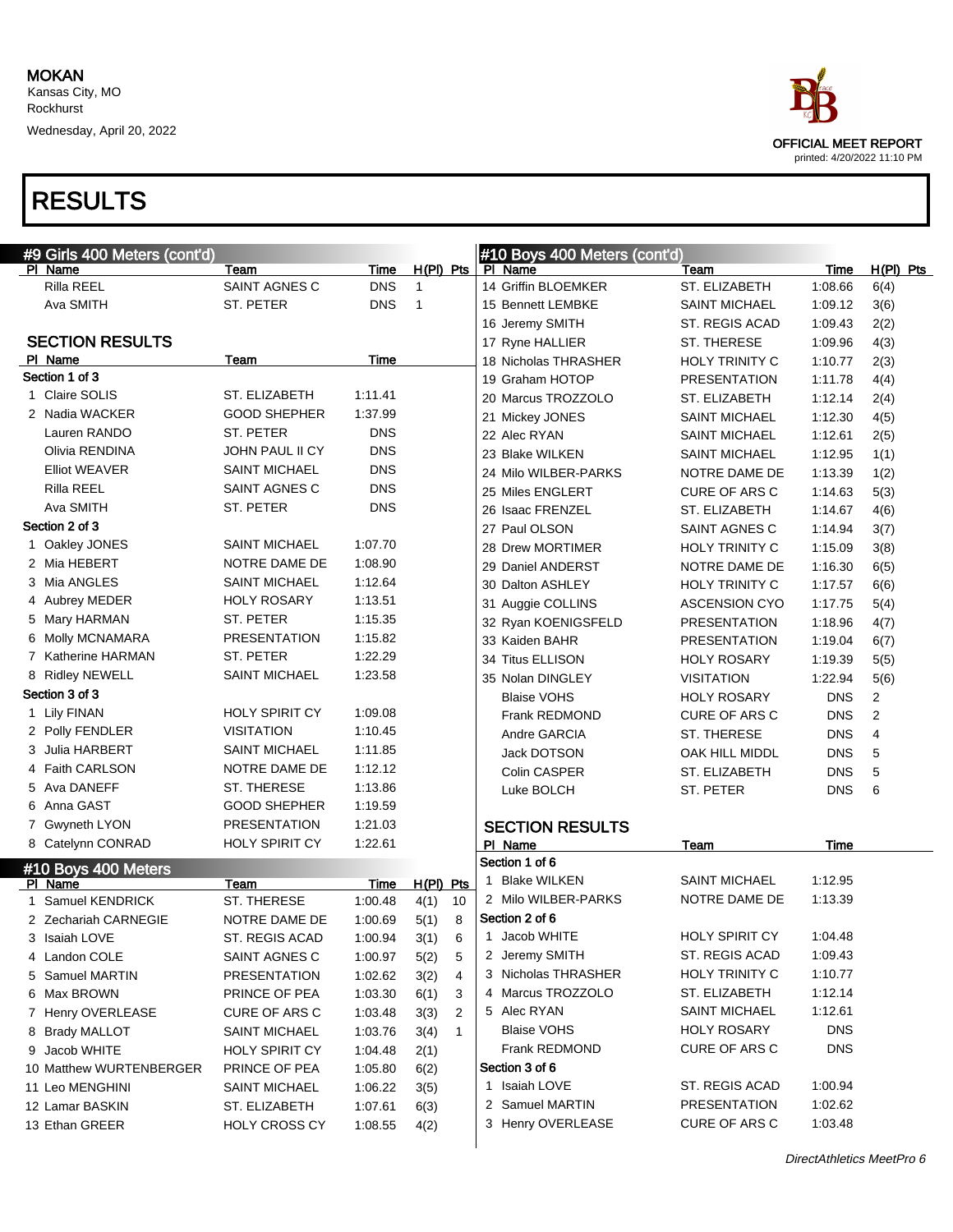Wednesday, April 20, 2022



#### RESULTS

| #10 Boys 400 Meters (cont'd) |                            |            |             | #11 Girls 200 Meters (cont'd) |  |                         |                          |            |      |             |
|------------------------------|----------------------------|------------|-------------|-------------------------------|--|-------------------------|--------------------------|------------|------|-------------|
| PI Name                      | Team                       | Time       |             |                               |  | PI Name                 | Team                     | Time       |      | $H(PI)$ Pts |
| 4 Brady MALLOT               | <b>SAINT MICHAEL</b>       | 1:03.76    |             |                               |  | 13 Allison WHEIN        | ST. REGIS ACAD           | 31.50 (NW) | 1(2) |             |
| 5 Leo MENGHINI               | <b>SAINT MICHAEL</b>       | 1:06.22    |             |                               |  | 14 Brianna BENNETT      | ST. THERESE              | 31.59 (NW) | 5(5) |             |
| 6 Bennett LEMBKE             | <b>SAINT MICHAEL</b>       | 1:09.12    |             |                               |  | 15 Elsie KELLERMAN      | SAINT AGNES C            | 31.85 (NW) | 3(4) |             |
| 7 Paul OLSON                 | SAINT AGNES C              | 1:14.94    |             |                               |  | 16 Isabella HANSEN      | SAINT MICHAEL            | 31.87 (NW) | 4(3) |             |
| 8 Drew MORTIMER              | HOLY TRINITY C             | 1:15.09    |             |                               |  | 17 Brianna PARKER       | ST. ELIZABETH            | 32.24 (NW) | 2(3) |             |
| Section 4 of 6               |                            |            |             |                               |  | 18 Megan SORIANO        | ST. THERESE              | 32.28 (NW) | 1(3) |             |
| 1 Samuel KENDRICK            | ST. THERESE                | 1:00.48    |             |                               |  | 19 Ruby COSENTINO       | CURE OF ARS C            | 32.93 (NW) | 5(6) |             |
| 2 Ethan GREER                | <b>HOLY CROSS CY</b>       | 1:08.55    |             |                               |  | 20 Mabel DELANEY        | GOOD SHEPHER 33.36 (NW)  |            | 4(4) |             |
| 3 Ryne HALLIER               | ST. THERESE                | 1:09.96    |             |                               |  | 21 Ava SMITH            | ST. PETER                | 33.69 (NW) | 2(4) |             |
| 4 Graham HOTOP               | <b>PRESENTATION</b>        | 1:11.78    |             |                               |  | 22 Caroline MARTIN      | <b>HOLY SPIRIT CY</b>    | 33.73 (NW) | 3(5) |             |
| 5 Mickey JONES               | <b>SAINT MICHAEL</b>       | 1:12.30    |             |                               |  | 23 Christine SCHROERING | PRINCE OF PEA            | 33.74 (NW) | 5(7) |             |
| 6 Isaac FRENZEL              | ST. ELIZABETH              | 1:14.67    |             |                               |  | 24 Shea COWAN           | ST. PETER                | 33.88 (NW) | 5(8) |             |
| 7 Ryan KOENIGSFELD           | <b>PRESENTATION</b>        | 1:18.96    |             |                               |  | 25 Paloma GREIM         | <b>VISITATION</b>        | 33.98 (NW) | 4(5) |             |
| Andre GARCIA                 | ST. THERESE                | <b>DNS</b> |             |                               |  | 26 Marjorie HOTOP       | <b>PRESENTATION</b>      | 34.40 (NW) | 3(6) |             |
| Section 5 of 6               |                            |            |             |                               |  | 27 Mary HARMAN          | ST. PETER                | 34.80 (NW) | 4(6) |             |
| 1 Zechariah CARNEGIE         | NOTRE DAME DE              | 1:00.69    |             |                               |  | 28 Jaydon LEE           | GOOD SHEPHER 34.87 (NW)  |            | 3(7) |             |
| 2 Landon COLE                | SAINT AGNES C              | 1:00.97    |             |                               |  | 29 Grace MOORES         | ST. ELIZABETH            | 34.93 (NW) | 2(5) |             |
| 3 Miles ENGLERT              | <b>CURE OF ARS C</b>       | 1:14.63    |             |                               |  | 30 Amelia WINKELER      | <b>PRESENTATION</b>      | 34.98 (NW) | 1(4) |             |
| 4 Auggie COLLINS             | <b>ASCENSION CYO</b>       | 1:17.75    |             |                               |  | 31 Katherine HARMAN     | ST. PETER                | 35.04 (NW) | 4(7) |             |
| 5 Titus ELLISON              | <b>HOLY ROSARY</b>         | 1:19.39    |             |                               |  | 32 Daniella JOHNSON     | NOTRE DAME DE 35.19 (NW) |            | 3(8) |             |
| 6 Nolan DINGLEY              | <b>VISITATION</b>          | 1:22.94    |             |                               |  | 33 Ainsley SWITZER      | SAINT MICHAEL            | 35.31 (NW) | 1(5) |             |
| Jack DOTSON                  | OAK HILL MIDDL             | <b>DNS</b> |             |                               |  | 34 Samantha MOHLMAN     | <b>CURE OF ARS C</b>     | 35.63 (NW) | 2(6) |             |
| Colin CASPER                 | ST. ELIZABETH              | <b>DNS</b> |             |                               |  | 35 Genevieve MCDANIEL   | CURE OF ARS C            | 36.30 (NW) | 2(7) |             |
| Section 6 of 6               |                            |            |             |                               |  | 36 Ridley NEWELL        | SAINT MICHAEL            | 37.18 (NW) | 2(8) |             |
| 1 Max BROWN                  | PRINCE OF PEA              | 1:03.30    |             |                               |  | Julia ST.JOHN           | ST. ANDREW MI            | DNS (NW)   | 1    |             |
| 2 Matthew WURTENBERGER       | PRINCE OF PEA              | 1:05.80    |             |                               |  | Amri EISCHEN            | <b>HOLY SPIRIT CY</b>    | DNS (NW)   | 4    |             |
| 3 Lamar BASKIN               | ST. ELIZABETH              | 1:07.61    |             |                               |  |                         |                          |            |      |             |
| 4 Griffin BLOEMKER           | ST. ELIZABETH              | 1:08.66    |             |                               |  | <b>SECTION RESULTS</b>  |                          |            |      |             |
| 5 Daniel ANDERST             | NOTRE DAME DE              | 1:16.30    |             |                               |  | PI Name                 | Team                     | Time       |      |             |
| 6 Dalton ASHLEY              | HOLY TRINITY C             | 1:17.57    |             |                               |  | Section 1 of 5          |                          |            |      | Wind: (NW)  |
| 7 Kaiden BAHR                | <b>PRESENTATION</b>        | 1:19.04    |             |                               |  | 1 Annie TUMBERGER       | <b>HOLY SPIRIT CY</b>    | 30.96      |      |             |
| Luke BOLCH                   | ST. PETER                  | <b>DNS</b> |             |                               |  | 2 Allison WHEIN         | ST. REGIS ACAD           | 31.50      |      |             |
| #11 Girls 200 Meters         |                            |            |             |                               |  | 3 Megan SORIANO         | ST. THERESE              | 32.28      |      |             |
| PI Name                      | Team                       | Time       | $H(PI)$ Pts |                               |  | 4 Amelia WINKELER       | <b>PRESENTATION</b>      | 34.98      |      |             |
| 1 Mia COUCH                  | ST. THERESE                | 28.25 (NW) | 5(1)        | 10                            |  | 5 Ainsley SWITZER       | SAINT MICHAEL            | 35.31      |      |             |
| 2 Alex COUCH                 | ST. THERESE                | 28.63 (NW) | 5(2)        | 8                             |  | Julia ST.JOHN           | ST. ANDREW MI            | <b>DNS</b> |      |             |
| 3 Josie ASTOR                | SAINT AGNES C              | 30.17 (NW) | 5(3)        | 6                             |  | Section 2 of 5          |                          |            |      | Wind: (NW)  |
| 4 Mia HEBERT                 | NOTRE DAME DE 30.38 (NW)   |            | 3(1)        | 5                             |  | 1 Ximena ROMO           | ST. JOHN LALAN           | 31.08      |      |             |
| 5 Grace BAGGOTT              | CURE OF ARS C              | 30.41 (NW) | 5(4)        | 4                             |  | 2 Rilla REEL            | SAINT AGNES C            | 31.27      |      |             |
| 6 Lily FINAN                 | <b>HOLY SPIRIT CY</b>      | 30.49 (NW) | 4(1)        | 3                             |  | 3 Brianna PARKER        | ST. ELIZABETH            | 32.24      |      |             |
| 7 Emily GROWNEY              | ST. PETER                  | 30.72 (NW) | 4(2)        | 2                             |  | 4 Ava SMITH             | ST. PETER                | 33.69      |      |             |
| 8 Annie TUMBERGER            | <b>HOLY SPIRIT CY</b>      | 30.96 (NW) | 1(1)        | $\mathbf 1$                   |  | 5 Grace MOORES          | ST. ELIZABETH            | 34.93      |      |             |
| 9 Sophia MADEO               | <b>SAINT MICHAEL</b>       | 30.98 (NW) | 3(2)        |                               |  | 6 Samantha MOHLMAN      | CURE OF ARS C            | 35.63      |      |             |
| 10 Ximena ROMO               | ST. JOHN LALAN             | 31.08 (NW) | 2(1)        |                               |  | 7 Genevieve MCDANIEL    | CURE OF ARS C            | 36.30      |      |             |
| 11 Rilla REEL                | SAINT AGNES C              | 31.27 (NW) | 2(2)        |                               |  | 8 Ridley NEWELL         | <b>SAINT MICHAEL</b>     | 37.18      |      |             |
| 12 Sophia HART               | JOHN PAUL II CY 31.45 (NW) |            | 3(3)        |                               |  | Section 3 of 5          |                          |            |      | Wind: (NW)  |
|                              |                            |            |             |                               |  |                         |                          |            |      |             |

DirectAthletics MeetPro 7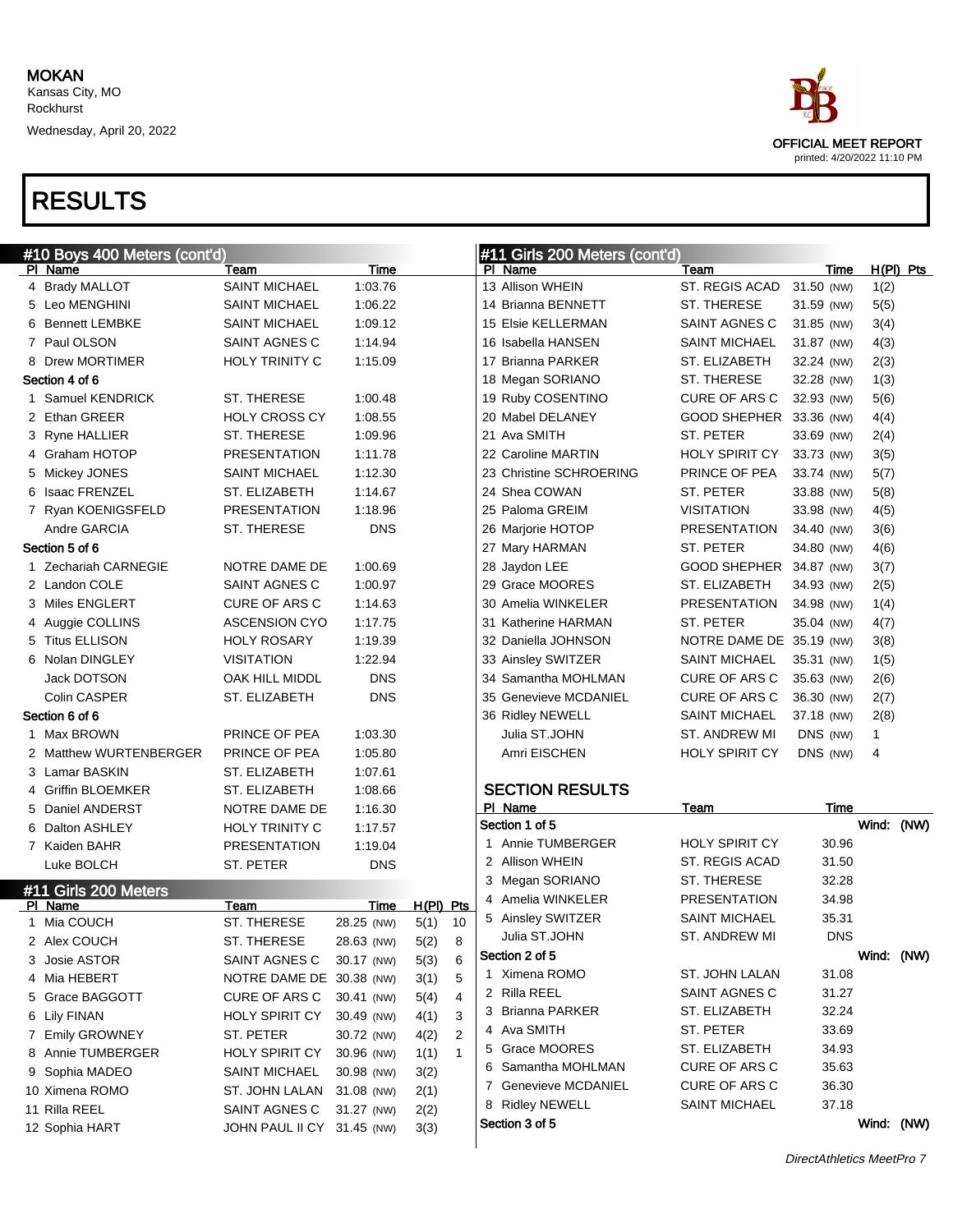Wednesday, April 20, 2022



| #11 Girls 200 Meters (cont'd)  |                          |            |             |                | #12 Boys 200 Meters (cont'd) |                          |            |             |  |
|--------------------------------|--------------------------|------------|-------------|----------------|------------------------------|--------------------------|------------|-------------|--|
| PI Name                        | Team                     | Time       |             |                | PI Name                      | Team                     | Time       | $H(PI)$ Pts |  |
| 1 Mia HEBERT                   | NOTRE DAME DE            | 30.38      |             |                | 19 Lamar BASKIN              | ST. ELIZABETH            | 30.22 (NW) | 8(4)        |  |
| 2 Sophia MADEO                 | SAINT MICHAEL            | 30.98      |             |                | 20 Caden FLORES              | SAINT AGNES C            | 30.30 (NW) | 6(1)        |  |
| 3 Sophia HART                  | JOHN PAUL II CY          | 31.45      |             |                | 21 Nicholas THRASHER         | <b>HOLY TRINITY C</b>    | 30.35 (NW) | 1(4)        |  |
| 4 Elsie KELLERMAN              | SAINT AGNES C            | 31.85      |             |                | 22 Jeremy SMITH              | ST. REGIS ACAD           | 30.35 (NW) | 2(2)        |  |
| 5 Caroline MARTIN              | <b>HOLY SPIRIT CY</b>    | 33.73      |             |                | 23 Carter SCHNEIDER          | <b>HOLY ROSARY</b>       | 30.43 (NW) | 2(3)        |  |
| 6 Marjorie HOTOP               | PRESENTATION             | 34.40      |             |                | 24 Gabriel SOLIZ             | ST. JOHN LALAN           | 30.47 (NW) | 1(5)        |  |
| 7 Jaydon LEE                   | <b>GOOD SHEPHER</b>      | 34.87      |             |                | 25 Benjamin NIGRO            | <b>SAINT MICHAEL</b>     | 30.53 (NW) | 3(4)        |  |
| 8 Daniella JOHNSON             | NOTRE DAME DE            | 35.19      |             |                | 26 Owen HUGHES               | <b>SAINT MICHAEL</b>     | 30.61 (NW) | 5(3)        |  |
| Section 4 of 5                 |                          |            | Wind:       | (NW)           | 27 Benjamin MARGHERIO        | ST. PETER                | 30.77 (NW) | 4(4)        |  |
| 1 Lily FINAN                   | <b>HOLY SPIRIT CY</b>    | 30.49      |             |                | 28 Jonathan HOMANT           | <b>SAINT MICHAEL</b>     | 30.93 (NW) | 5(4)        |  |
| 2 Emily GROWNEY                | ST. PETER                | 30.72      |             |                | 29 Landon COLE               | SAINT AGNES C            | 31.34 (NW) | 7(2)        |  |
| 3 Isabella HANSEN              | <b>SAINT MICHAEL</b>     | 31.87      |             |                | 30 Langston LAFOND           | ST. PETER                | 31.85 (NW) | 5(5)        |  |
| 4 Mabel DELANEY                | <b>GOOD SHEPHER</b>      | 33.36      |             |                | 31 Cruz RICO                 | HOLY SPIRIT CY           | 31.89 (NW) | 2(4)        |  |
| 5 Paloma GREIM                 | <b>VISITATION</b>        | 33.98      |             |                | 32 Joe CLARK                 | SAINT ANN CYO            | 31.96 (NW) | 8(5)        |  |
| 6 Mary HARMAN                  | ST. PETER                | 34.80      |             |                | 33 Owen MEYERS               | CURE OF ARS C            | 32.02 (NW) | 4(5)        |  |
| 7 Katherine HARMAN             | ST. PETER                | 35.04      |             |                | 34 Charlie L'ESPERANCE       | HOLY CROSS CY            | 32.14 (NW) | 5(6)        |  |
| Amri EISCHEN                   | <b>HOLY SPIRIT CY</b>    | <b>DNS</b> |             |                | 35 Drew MORTIMER             | HOLY TRINITY C           | 32.32 (NW) | 4(6)        |  |
| Section 5 of 5                 |                          |            | Wind:       | (NW)           | 36 Jack BALDWIN              | SAINT MICHAEL            | 32.33 (NW) | 9(3)        |  |
| 1 Mia COUCH                    | ST. THERESE              | 28.25      |             |                | 37 Sam ROBINSON              | <b>SAINT MICHAEL</b>     | 32.43 (NW) | 2(5)        |  |
| 2 Alex COUCH                   | ST. THERESE              | 28.63      |             |                | 38 Henry HAHN                | CURE OF ARS C            | 33.02 (NW) | 6(2)        |  |
| 3 Josie ASTOR                  | SAINT AGNES C            | 30.17      |             |                | 39 Drew SHEPHERD             | ASCENSION CYO            | 33.02 (NW) | 2(6)        |  |
| 4 Grace BAGGOTT                | <b>CURE OF ARS C</b>     | 30.41      |             |                | 40 Joshua BARNEY             | JOHN PAUL II CY          | 33.13 (NW) | 9(4)        |  |
| 5 Brianna BENNETT              | ST. THERESE              | 31.59      |             |                | 41 Braedon TUNLEY            | ST. ELIZABETH            | 33.22 (NW) | 1(6)        |  |
| 6 Ruby COSENTINO               | <b>CURE OF ARS C</b>     | 32.93      |             |                | 42 Kaiden BAHR               | <b>PRESENTATION</b>      | 33.34 (NW) | 9(5)        |  |
| 7 Christine SCHROERING         | PRINCE OF PEA            | 33.74      |             |                | 43 Henry SCHEIDERER          | ST. PETER                | 33.90 (NW) | 2(7)        |  |
| 8 Shea COWAN                   | ST. PETER                | 33.88      |             |                | 44 Daniel ANDERST            | NOTRE DAME DE 33.93 (NW) |            | 9(6)        |  |
|                                |                          |            |             |                | 45 Miles ENGLERT             | CURE OF ARS C            | 33.94 (NW) | 7(3)        |  |
| #12 Boys 200 Meters<br>PI Name | Team                     | Time       | $H(PI)$ Pts |                | 46 Milo WILBER-PARKS         | NOTRE DAME DE 34.32 (NW) |            | 1(7)        |  |
| 1 Aidan POYNTER                | ST. THERESE              | 25.95 (NW) | 3(1)        | 10             | 47 John RUYLE                | <b>SAINT MICHAEL</b>     | 34.60 (NW) | 2(8)        |  |
| 2 Jake BOND                    | <b>VISITATION</b>        | 27.01 (NW) | 8(1)        | 8              | 48 Ryan KOENIGSFELD          | PRESENTATION             | 35.03 (NW) | 5(7)        |  |
| 3 Zechariah CARNEGIE           | NOTRE DAME DE 27.19 (NW) |            | 8(2)        | 6              | 49 Dalton ASHLEY             | HOLY TRINITY C           | 35.04 (NW) | 9(7)        |  |
| 4 Clark DUNSWORTH              | ST. ELIZABETH            | 27.63 (NW) | 7(1)        | 5              | 50 Frank REDMOND             | CURE OF ARS C            | 35.25 (NW) | 3(5)        |  |
| 5 Henry OVERLEASE              | <b>CURE OF ARS C</b>     | 27.89 (NW) | 3(2)        | $\overline{4}$ | 51 Deon PERSAUD              | ST. REGIS ACAD           | 37.51 (NW) | 3(6)        |  |
| 6 Hudson MALFER                | SAINT MICHAEL            | 28.29 (NW) | 4(1)        | 3              | 52 Tyler JACOBS              | <b>PRESENTATION</b>      | 39.06 (NW) | 5(8)        |  |
| 7 Connor KAUFMAN               | PRINCE OF PEA            | 28.32 (NW) | 5(1)        | $\overline{2}$ | Sam TONEY                    | ST. ANDREW MI            | DNS (NW)   | 1           |  |
| 8 Jared CIKOT                  | HOLY SPIRIT CY           | 28.39 (NW) | 8(3)        | $\mathbf{1}$   | Mateo REYNOLDS               | ST. PETER                | DNS (NW)   | 3           |  |
| 9 Chase ODDO                   | <b>SAINT MICHAEL</b>     | 28.65 (NW) | 3(3)        |                | Rafael POLLINA               | OAK HILL MIDDL           | DNS (NW)   | 3           |  |
| 10 Noah SUMSTINE               | SAINT AGNES C            | 29.15 (NW) | 1(1)        |                | Isaiah LOVE                  | ST. REGIS ACAD           | DNS (NW)   | 4           |  |
| 11 Miles BACKHUS               | PRINCE OF PEA            | 29.19 (NW) | 9(1)        |                | Cooper MCCOWN                | <b>SAINT MICHAEL</b>     | DNS (NW)   | 4           |  |
| 12 Jackson WENGER              | PRINCE OF PEA            | 29.25 (NW) |             |                | Jack GELHAUS                 | <b>SAINT ANN CYO</b>     | DNS (NW)   | 6           |  |
| 13 Rhys LUEBBERT               | ST. THERESE              | 29.42 (NW) | 9(2)        |                | Andre GARCIA                 | ST. THERESE              | DNS (NW)   | 6           |  |
|                                |                          |            | 4(2)        |                | Pierce FISHER                | <b>VISITATION</b>        | DNS (NW)   | 6           |  |
| 14 Peter SEXTON                | SAINT ANN CYO            | 29.49 (NW) | 2(1)        |                | <b>Matthew GARCIA</b>        | <b>HOLY SPIRIT CY</b>    | DNS (NW)   |             |  |
| 15 Declan SULLIVAN             | ST. ELIZABETH            | 29.71 (NW) | 1(2)        |                | Parker GOMEZ                 | <b>SAINT MICHAEL</b>     | DNS (NW)   | 6           |  |
| 16 Mickey JONES                | SAINT MICHAEL            | 30.02 (NW) | 5(2)        |                | <b>Trent HELMER</b>          | <b>HOLY TRINITY C</b>    | DNS (NW)   | 6           |  |
| 17 Jack MCSHANE                | ST. PETER                | 30.02 (NW) | 4(3)        |                | Robert EVANGELIDIS           | SAINT ANN CYO            | DNS (NW)   | 6<br>7      |  |
| 18 Vincent SORENSON            | <b>SAINT MICHAEL</b>     | 30.17 (NW) | 1(3)        |                |                              |                          |            |             |  |
|                                |                          |            |             |                |                              |                          |            |             |  |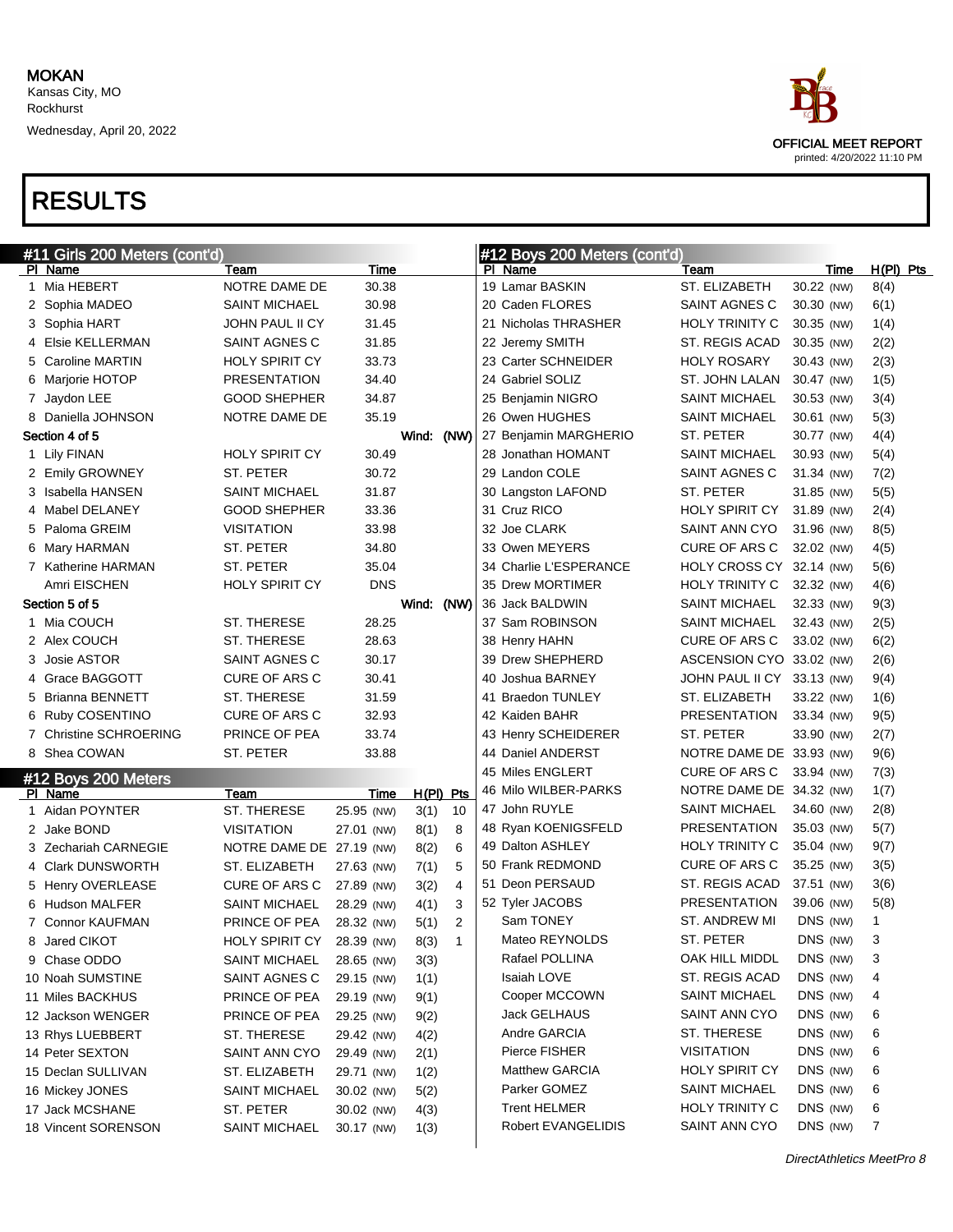

| #12 Boys 200 Meters (cont'd) |                       |            |                |             |   | #12 Boys 200 Meters (cont'd) |                       |            |            |
|------------------------------|-----------------------|------------|----------------|-------------|---|------------------------------|-----------------------|------------|------------|
| PI Name                      | Team                  | Time       |                | $H(PI)$ Pts |   | PI Name                      | Team                  | Time       |            |
| Gregory CRAMER               | <b>SAINT MICHAEL</b>  | DNS (NW)   | $\overline{7}$ |             |   | Cooper MCCOWN                | <b>SAINT MICHAEL</b>  | <b>DNS</b> |            |
| Connor CLUNE                 | ST. PETER             | DNS (NW)   | $\overline{7}$ |             |   | Section 5 of 9               |                       |            | Wind: (NW) |
| <b>Christian DORSCH</b>      | <b>PRESENTATION</b>   | DNS (NW)   | $\overline{7}$ |             |   | 1 Connor KAUFMAN             | PRINCE OF PEA         | 28.32      |            |
| <b>Will FANNING</b>          | <b>VISITATION</b>     | DNS (NW)   | $\overline{7}$ |             |   | 2 Mickey JONES               | <b>SAINT MICHAEL</b>  | 30.02      |            |
| Luke BOLCH                   | ST. PETER             | DNS (NW)   | 8              |             |   | 3 Owen HUGHES                | <b>SAINT MICHAEL</b>  | 30.61      |            |
| <b>Kevin BRYANT</b>          | ST. THERESE           | DNS (NW)   | 8              |             | 4 | Jonathan HOMANT              | <b>SAINT MICHAEL</b>  | 30.93      |            |
| Colin CASPER                 | ST. ELIZABETH         | DNS (NW)   | 8              |             |   | 5 Langston LAFOND            | ST. PETER             | 31.85      |            |
| <b>Bodie ARTHUR</b>          | <b>VISITATION</b>     | DNS (NW)   | 9              |             |   | 6 Charlie L'ESPERANCE        | <b>HOLY CROSS CY</b>  | 32.14      |            |
|                              |                       |            |                |             |   | 7 Ryan KOENIGSFELD           | <b>PRESENTATION</b>   | 35.03      |            |
| <b>SECTION RESULTS</b>       |                       |            |                |             |   | 8 Tyler JACOBS               | <b>PRESENTATION</b>   | 39.06      |            |
| PI Name                      | Team                  | Time       |                |             |   | Section 6 of 9               |                       |            | Wind: (NW) |
| Section 1 of 9               |                       |            | Wind: (NW)     |             |   | 1 Caden FLORES               | SAINT AGNES C         | 30.30      |            |
| 1 Noah SUMSTINE              | SAINT AGNES C         | 29.15      |                |             |   | 2 Henry HAHN                 | <b>CURE OF ARS C</b>  | 33.02      |            |
| 2 Declan SULLIVAN            | ST. ELIZABETH         | 29.71      |                |             |   | Jack GELHAUS                 | <b>SAINT ANN CYO</b>  | <b>DNS</b> |            |
| 3 Vincent SORENSON           | <b>SAINT MICHAEL</b>  | 30.17      |                |             |   | Andre GARCIA                 | ST. THERESE           | <b>DNS</b> |            |
| 4 Nicholas THRASHER          | HOLY TRINITY C        | 30.35      |                |             |   | Pierce FISHER                | <b>VISITATION</b>     | <b>DNS</b> |            |
| 5 Gabriel SOLIZ              | ST. JOHN LALAN        | 30.47      |                |             |   | <b>Matthew GARCIA</b>        | <b>HOLY SPIRIT CY</b> | <b>DNS</b> |            |
| 6 Braedon TUNLEY             | ST. ELIZABETH         | 33.22      |                |             |   | Parker GOMEZ                 | <b>SAINT MICHAEL</b>  | <b>DNS</b> |            |
| 7 Milo WILBER-PARKS          | NOTRE DAME DE         | 34.32      |                |             |   | <b>Trent HELMER</b>          | <b>HOLY TRINITY C</b> | <b>DNS</b> |            |
| Sam TONEY                    | ST. ANDREW MI         | <b>DNS</b> |                |             |   | Section 7 of 9               |                       |            | Wind: (NW) |
| Section 2 of 9               |                       |            | Wind: (NW)     |             |   | 1 Clark DUNSWORTH            | ST. ELIZABETH         | 27.63      |            |
| 1 Peter SEXTON               | SAINT ANN CYO         | 29.49      |                |             |   | 2 Landon COLE                | SAINT AGNES C         | 31.34      |            |
| 2 Jeremy SMITH               | ST. REGIS ACAD        | 30.35      |                |             |   | 3 Miles ENGLERT              | <b>CURE OF ARS C</b>  | 33.94      |            |
| 3 Carter SCHNEIDER           | <b>HOLY ROSARY</b>    | 30.43      |                |             |   | Robert EVANGELIDIS           | <b>SAINT ANN CYO</b>  | <b>DNS</b> |            |
| 4 Cruz RICO                  | <b>HOLY SPIRIT CY</b> | 31.89      |                |             |   | <b>Gregory CRAMER</b>        | <b>SAINT MICHAEL</b>  | <b>DNS</b> |            |
| 5 Sam ROBINSON               | <b>SAINT MICHAEL</b>  | 32.43      |                |             |   | Connor CLUNE                 | ST. PETER             | <b>DNS</b> |            |
| 6 Drew SHEPHERD              | <b>ASCENSION CYO</b>  | 33.02      |                |             |   | <b>Christian DORSCH</b>      | <b>PRESENTATION</b>   | <b>DNS</b> |            |
| 7 Henry SCHEIDERER           | ST. PETER             | 33.90      |                |             |   | <b>Will FANNING</b>          | <b>VISITATION</b>     | <b>DNS</b> |            |
| 8 John RUYLE                 | <b>SAINT MICHAEL</b>  | 34.60      |                |             |   | Section 8 of 9               |                       |            | Wind: (NW) |
| Section 3 of 9               |                       |            | Wind: (NW)     |             |   | 1 Jake BOND                  | <b>VISITATION</b>     | 27.01      |            |
| 1 Aidan POYNTER              | ST. THERESE           | 25.95      |                |             |   | 2 Zechariah CARNEGIE         | NOTRE DAME DE         | 27.19      |            |
| 2 Henry OVERLEASE            | <b>CURE OF ARS C</b>  | 27.89      |                |             |   | 3 Jared CIKOT                | <b>HOLY SPIRIT CY</b> | 28.39      |            |
| 3 Chase ODDO                 | <b>SAINT MICHAEL</b>  | 28.65      |                |             |   | 4 Lamar BASKIN               | ST. ELIZABETH         | 30.22      |            |
| 4 Benjamin NIGRO             | <b>SAINT MICHAEL</b>  | 30.53      |                |             |   | 5 Joe CLARK                  | <b>SAINT ANN CYO</b>  | 31.96      |            |
| 5 Frank REDMOND              | CURE OF ARS C         | 35.25      |                |             |   | Luke BOLCH                   | ST. PETER             | <b>DNS</b> |            |
| 6 Deon PERSAUD               | ST. REGIS ACAD        | 37.51      |                |             |   | Kevin BRYANT                 | ST. THERESE           | DNS        |            |
| Mateo REYNOLDS               | ST. PETER             | DNS.       |                |             |   | Colin CASPER                 | ST. ELIZABETH         | <b>DNS</b> |            |
| Rafael POLLINA               | OAK HILL MIDDL        | <b>DNS</b> |                |             |   | Section 9 of 9               |                       |            | Wind: (NW) |
| Section 4 of 9               |                       |            | Wind: (NW)     |             |   | 1 Miles BACKHUS              | PRINCE OF PEA         | 29.19      |            |
| 1 Hudson MALFER              | <b>SAINT MICHAEL</b>  | 28.29      |                |             |   | 2 Jackson WENGER             | PRINCE OF PEA         | 29.25      |            |
| 2 Rhys LUEBBERT              | ST. THERESE           | 29.42      |                |             |   | 3 Jack BALDWIN               | <b>SAINT MICHAEL</b>  | 32.33      |            |
| 3 Jack MCSHANE               | ST. PETER             | 30.02      |                |             |   | 4 Joshua BARNEY              | JOHN PAUL II CY       | 33.13      |            |
| 4 Benjamin MARGHERIO         | ST. PETER             | 30.77      |                |             |   | 5 Kaiden BAHR                | <b>PRESENTATION</b>   | 33.34      |            |
| 5 Owen MEYERS                | <b>CURE OF ARS C</b>  | 32.02      |                |             |   | 6 Daniel ANDERST             | NOTRE DAME DE         | 33.93      |            |
| 6 Drew MORTIMER              | <b>HOLY TRINITY C</b> | 32.32      |                |             |   | 7 Dalton ASHLEY              | <b>HOLY TRINITY C</b> | 35.04      |            |
| Isaiah LOVE                  | ST. REGIS ACAD        | <b>DNS</b> |                |             |   | <b>Bodie ARTHUR</b>          | <b>VISITATION</b>     | <b>DNS</b> |            |
|                              |                       |            |                |             |   |                              |                       |            |            |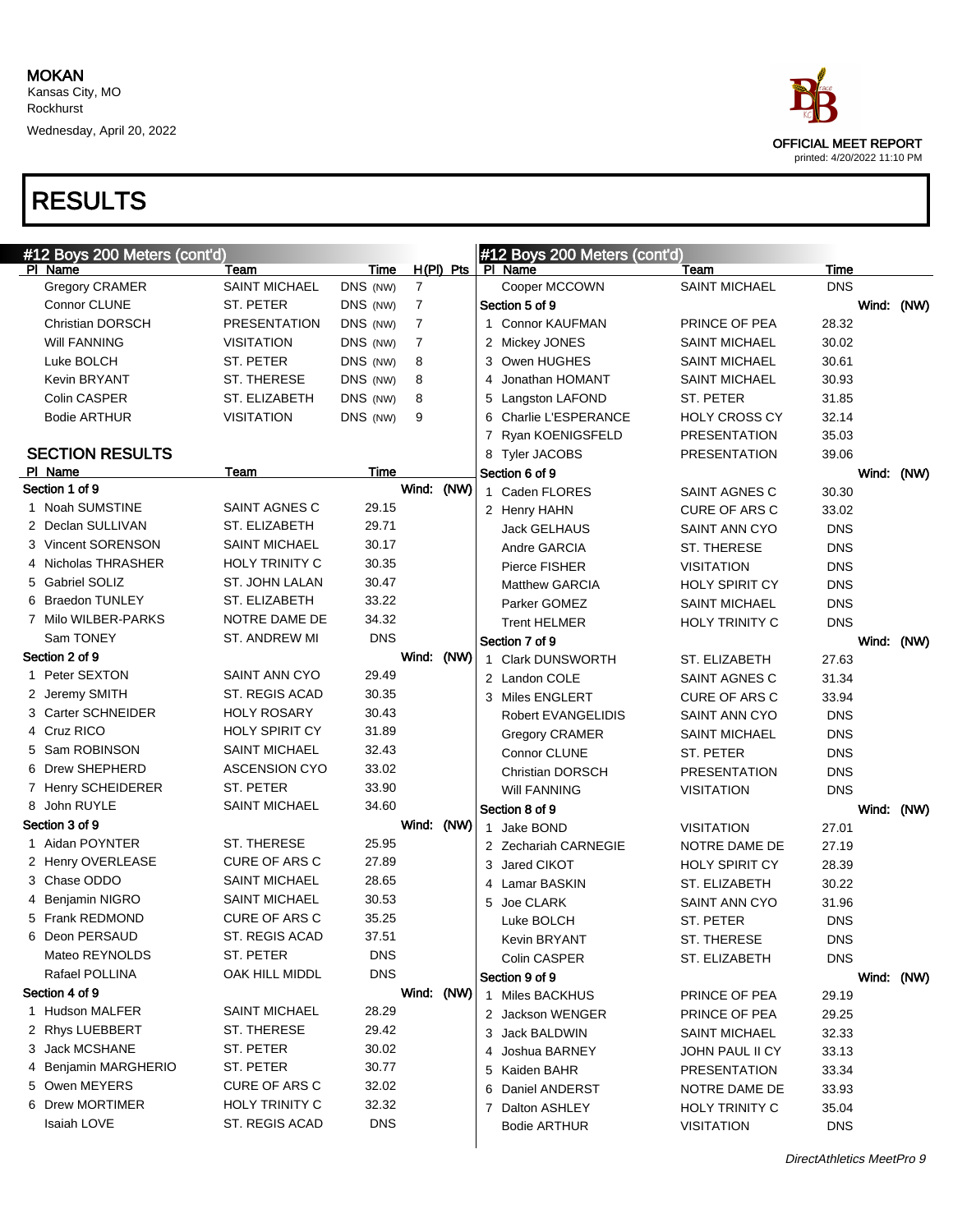

| $#13$ Girls $4 \times 100$ m Relay    |             |                |                | #14 Boys $4 \times 100$ m Relay (cont'd) |                                                      |             |             |                |
|---------------------------------------|-------------|----------------|----------------|------------------------------------------|------------------------------------------------------|-------------|-------------|----------------|
| PI Team                               | Time        | $H(PI)$ Pts    |                | PI Team                                  |                                                      | Time        | $H(PI)$ Pts |                |
| 1 ST. THERESE (A)                     | 58.21       | 1(1)           | 10             | SAINT AGNES CYOKS (B)                    |                                                      | <b>DNS</b>  | 2           |                |
| 2 PRINCE OF PEACE CYOKS (A)           | 59.40       | 2(1)           | 8              |                                          |                                                      |             |             |                |
| 3 ST. ELIZABETH (A)                   | 1:01.26     | 1(2)           | 6              | <b>SECTION RESULTS</b>                   |                                                      |             |             |                |
| 4 VISITATION (A)                      | 1:01.29     | 1(3)           | 5              | PI Team                                  |                                                      | Time        |             |                |
| 5 HOLY SPIRIT CYOKS (A)               | 1:01.83     | 2(2)           | 4              | Section 1 of 2                           |                                                      |             |             |                |
| 6 CURE OF ARS CYOKS (A)               | 1:03.00     | 2(3)           | 3              | 1 HOLY SPIRIT CYOKS (A)                  |                                                      | 54.46       |             |                |
| 7 ST. PETER (A)                       | 1:05.42     | 1(4)           | 2              | 2 ST. REGIS ACADEMY MIDDLE SCHOOL (A)    |                                                      | 54.96       |             |                |
| 8 PRESENTATION MIDDLE SCHOOL (A)      | 1:05.99     | 2(4)           | $\mathbf{1}$   | 3 ST. THERESE (A)                        |                                                      | 55.64       |             |                |
| 9 ST. ELIZABETH (B)                   | 1:07.00     | 1(5)           |                | 4 ST. ELIZABETH (B)                      |                                                      | 57.74       |             |                |
| 10 GOOD SHEPHERD CYOKS (A)            | 1:07.06     | 2(5)           |                | 5 VISITATION (A)                         |                                                      | 58.07       |             |                |
| 11 GOOD SHEPHERD CYOKS (B)            | 1:07.60     | 2(6)           |                | 6 ST. ELIZABETH (A)                      |                                                      | 1:02.36     |             |                |
| SAINT AGNES CYOKS (A)                 | <b>DNS</b>  | $\overline{2}$ |                | 7 ST. PETER (A)                          |                                                      | 1:06.39     |             |                |
| NOTRE DAME DE SION MIDDLE SCHOOL (A)  | <b>DNS</b>  | 2              |                | Section 2 of 2                           |                                                      |             |             |                |
|                                       |             |                |                | 1 PRINCE OF PEACE CYOKS (A)              |                                                      | 54.08       |             |                |
| <b>SECTION RESULTS</b>                |             |                |                | 2 SAINT MICHAEL CYOKS (B)                |                                                      | 58.26       |             |                |
| PI Team                               | Time        |                |                | 3 HOLY TRINITY CYOKS (A)                 |                                                      | 59.57       |             |                |
| Section 1 of 2                        |             |                |                | 4 SAINT MICHAEL CYOKS (A)                |                                                      | 1:02.46     |             |                |
| 1 ST. THERESE (A)                     | 58.21       |                |                | 5 SAINT AGNES CYOKS (A)                  |                                                      | 1:06.92     |             |                |
| 2 ST. ELIZABETH (A)                   | 1:01.26     |                |                | 6 PRESENTATION MIDDLE SCHOOL (A)         |                                                      | 1:08.40     |             |                |
| 3 VISITATION (A)                      | 1:01.29     |                |                | SAINT AGNES CYOKS (B)                    |                                                      | <b>DNS</b>  |             |                |
| 4 ST. PETER (A)                       | 1:05.42     |                |                | #17 Boys Long Jump                       |                                                      |             |             |                |
| 5 ST. ELIZABETH (B)                   | 1:07.00     |                |                | PI Name                                  | Team                                                 | <b>Mark</b> | $F(PI)$ Pts |                |
| Section 2 of 2                        |             |                |                | 1 Gavin PUCHALLA                         | SAINT MICHAEL 15' 10" (NW)                           |             | 1(1)        | 10             |
| 1 PRINCE OF PEACE CYOKS (A)           | 59.40       |                |                | 2 Jameson FITZGERALD                     | HOLY TRINITY C 15' 9" (NW)                           |             | 2(1)        | 8              |
| 2 HOLY SPIRIT CYOKS (A)               | 1:01.83     |                |                | 3 Samuel KENDRICK                        | ST. THERESE                                          | 15' 5" (NW) | 2(2)        | 6              |
| 3 CURE OF ARS CYOKS (A)               | 1:03.00     |                |                | <b>Tasen ELLISON</b><br>4                | HOLY ROSARY 15' 4" (NW)                              |             | 3(1)        | 5              |
| 4 PRESENTATION MIDDLE SCHOOL (A)      | 1:05.99     |                |                | 5 Henry WILEY                            | PRINCE OF PEA 15' 21/2 (NW)                          |             | 3(2)        | 4              |
| 5 GOOD SHEPHERD CYOKS (A)             | 1:07.06     |                |                | 6 Alex MCNAMARA                          | HOLY SPIRIT CY 15' 1" (NW)                           |             | 1(2)        | 3              |
| 6 GOOD SHEPHERD CYOKS (B)             | 1:07.60     |                |                | 7 Miles BACKHUS                          | PRINCE OF PEA 14' $7\frac{1}{2}$ (NW)                |             | 3(3)        | $\overline{2}$ |
| SAINT AGNES CYOKS (A)                 | <b>DNS</b>  |                |                | 8 Anthony CELIO                          | ST. REGIS ACAD 14' 7" (NW)                           |             | 3(4)        | $\mathbf{1}$   |
| NOTRE DAME DE SION MIDDLE SCHOOL (A)  | <b>DNS</b>  |                |                | 9 Owen HUGHES                            | SAINT MICHAEL 13' 10 <sup>3/4</sup> (NW)             |             | 2(3)        |                |
| #14 Boys 4 x 100m Relay               |             |                |                | 10 Jacob WHITE                           | HOLY SPIRIT CY 13' 10" (NW)                          |             | 1(3)        |                |
| PI Team                               | <u>Time</u> | H(PI) Pts      |                | 11 Cooper RYNE                           | SAINT MICHAEL 13' 9" (NW)                            |             | 1(4)        |                |
| 1 PRINCE OF PEACE CYOKS (A)           | 54.08       | 2(1)           | 10             | 11 Ryder BALDWIN                         | OAK HILL MIDDL 13' 9" (NW)                           |             | 3(5)        |                |
| 2 HOLY SPIRIT CYOKS (A)               | 54.46       | 1(1)           | 8              | 13 Jackson WENGER                        | PRINCE OF PEA 13' 7 <sup>1</sup> / <sub>2</sub> (NW) |             | 3(6)        |                |
| 3 ST. REGIS ACADEMY MIDDLE SCHOOL (A) | 54.96       | 1(2)           | 6              | 14 Matthew GARCIA                        | HOLY SPIRIT CY 13' 7" (NW)                           |             | 2(4)        |                |
| 4 ST. THERESE (A)                     | 55.64       | 1(3)           | 5              | 15 Gabriel SOLIZ                         | ST. JOHN LALAN 13' $5\frac{3}{4}$ (NW)               |             | 1(5)        |                |
| 5 ST. ELIZABETH (B)                   | 57.74       | 1(4)           | 4              | 16 Jack GELHAUS                          | SAINT ANN CYO 13' 4" (NW)                            |             | 2(5)        |                |
| 6 VISITATION (A)                      | 58.07       | 1(5)           | 3              | 17 Benjamin BINGHAM                      | HOLY TRINITY C 13' 3" (NW)                           |             | 3(7)        |                |
| 7 SAINT MICHAEL CYOKS (B)             | 58.26       | 2(2)           | $\overline{2}$ | 18 Jackson PRICE                         | ST. REGIS ACAD 13' 13/4 (NW)                         |             | 1(6)        |                |
| 8 HOLY TRINITY CYOKS (A)              | 59.57       | 2(3)           | $\mathbf{1}$   | 19 Carter SCHNEIDER                      | HOLY ROSARY 13' 1" (NW)                              |             | 1(7)        |                |
| 9 ST. ELIZABETH (A)                   | 1:02.36     | 1(6)           |                | 19 Mateo MADRIGAL                        | SAINT AGNES C 13' 1" (NW)                            |             | 2(6)        |                |
| 10 SAINT MICHAEL CYOKS (A)            | 1:02.46     | 2(4)           |                | 21 Cruz RICO                             | HOLY SPIRIT CY 12' 11 <sup>1/4</sup> (NW)            |             | 1(8)        |                |
| 11 ST. PETER (A)                      | 1:06.39     | 1(7)           |                | 22 Blake DURAND                          | OAK HILL MIDDL 12' 7" (NW)                           |             | 3(8)        |                |
| 12 SAINT AGNES CYOKS (A)              | 1:06.92     |                |                | 23 Sam FERRARA                           | OAK HILL MIDDL 12' $6\frac{1}{2}$ (NW)               |             |             |                |
| 13 PRESENTATION MIDDLE SCHOOL (A)     | 1:08.40     | 2(5)           |                | 24 Luke ALLEN                            | SAINT AGNES C 12' 5 <sup>1</sup> /2 (NW)             |             | 2(7)        |                |
|                                       |             | 2(6)           |                |                                          |                                                      |             | 3(9)        |                |
|                                       |             |                |                |                                          |                                                      |             |             |                |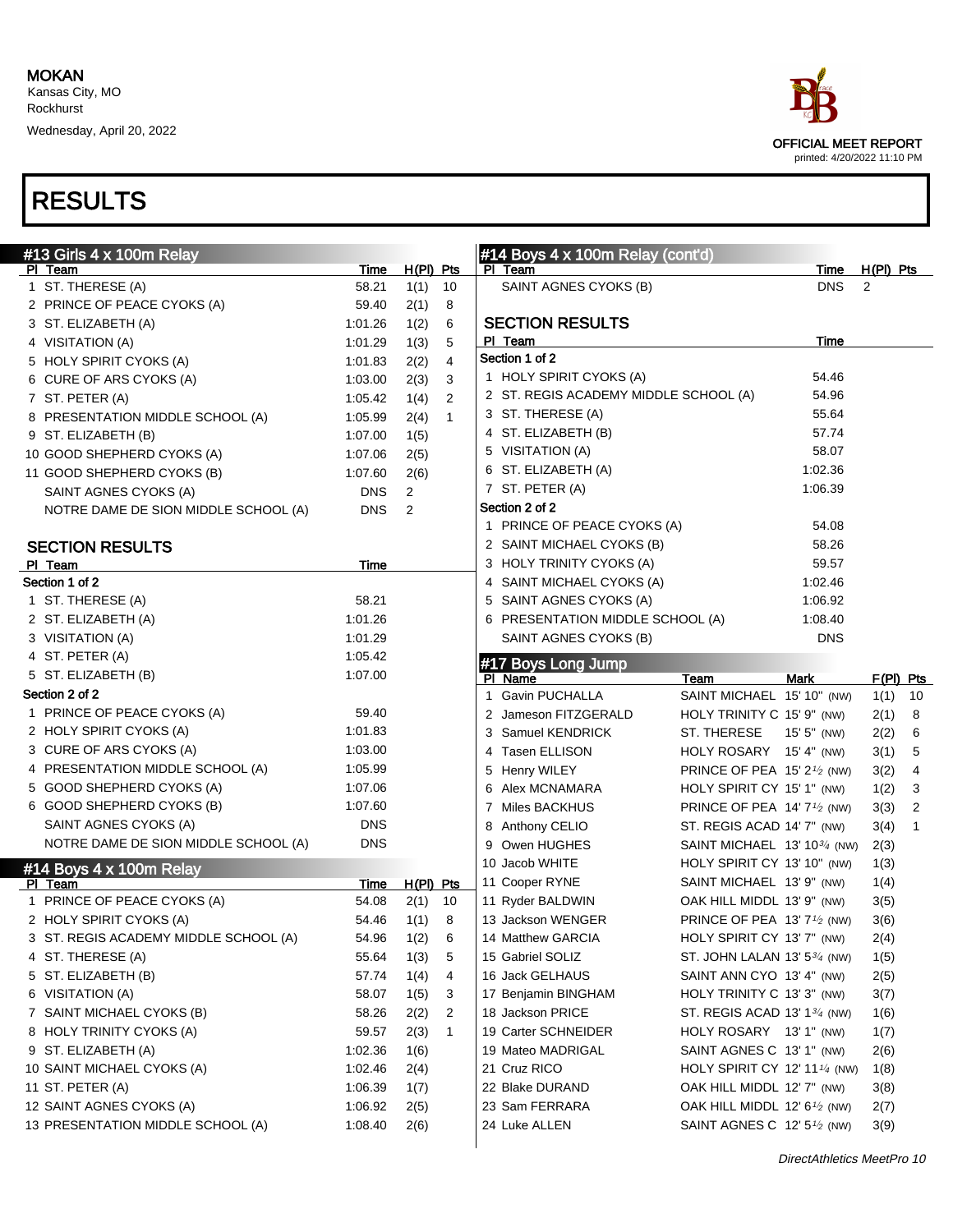

#### Wednesday, April 20, 2022

| #17 Boys Long Jump (cont'd) |                                                     |              |   | #17 Boys Long Jump (cont'd) |                                                       |                            |
|-----------------------------|-----------------------------------------------------|--------------|---|-----------------------------|-------------------------------------------------------|----------------------------|
| PI Name                     | Mark<br>Team                                        | $F(PI)$ Pts  |   | PI Name                     | Team                                                  | Mark                       |
| 25 Andrew RAVASINI          | PRESENTATION 12' $3\frac{1}{2}$ (NW)                | 1(9)         |   | 6 Jackson PRICE             | ST. REGIS ACAD 13' 1 <sup>3/4</sup> (NW)              |                            |
| 26 Rafael POLLINA           | OAK HILL MIDDL 12' $0\frac{1}{2}$ (NW)              | 1(10)        |   | 7 Carter SCHNEIDER          | HOLY ROSARY 13' 1" (NW)                               |                            |
| 26 Sam KRAMER               | OAK HILL MIDDL 12' $0\frac{1}{2}$ (NW)              | 2(8)         |   | 8 Cruz RICO                 | HOLY SPIRIT CY 12' 11 <sup>1/4</sup> (NW)             |                            |
| 28 Patrick SHIPMAN          | SAINT AGNES C $11'101/4$ (NW)                       | 1(11)        |   | 9 Andrew RAVASINI           | PRESENTATION 12' 3 <sup>1</sup> / <sub>2</sub> (NW)   |                            |
| 29 Aiden POSTON             | HOLY ROSARY 11'9 $\frac{1}{4}$ (NW)                 | 1(12)        |   | 10 Rafael POLLINA           | OAK HILL MIDDL 12' 0 <sup>1</sup> /2 (NW)             |                            |
| 30 Michael ARICO            | CURE OF ARS C 11' 5 $\frac{1}{4}$ (NW)              | 3(10)        |   | 11 Patrick SHIPMAN          | SAINT AGNES C 11' 10 <sup>1/4</sup> (NW)              |                            |
| 31 Daniel FITZGERALD        | HOLY TRINITY C 11' 5" (NW)                          | 2(9)         |   | 12 Aiden POSTON             | HOLY ROSARY 11' $91/4$ (NW)                           |                            |
| 32 Paul OLSON               | SAINT AGNES C $11'2'$ (NW)                          | 1(13)        |   | 13 Paul OLSON               | SAINT AGNES C 11' 2 <sup>1</sup> / <sub>2</sub> (NW)  |                            |
| 33 Jeremy SMITH             | ST. REGIS ACAD 11' 1 $\frac{1}{2}$ (NW)             | 1(14)        |   | 14 Jeremy SMITH             | ST. REGIS ACAD 11' 1 <sup>1</sup> / <sub>2</sub> (NW) |                            |
| 34 Truman ELLISON           | HOLY ROSARY 10' 11 $\frac{1}{2}$ (NW)               | 3(11)        |   | 15 Sam ROBINSON             | SAINT MICHAEL 10'8" (NW)                              |                            |
| 35 Titus ELLISON            | HOLY ROSARY 10' 10 <sup>1</sup> / <sub>2</sub> (NW) | 3(12)        |   | 16 John RUYLE               | SAINT MICHAEL 8'8" (NW)                               |                            |
| 36 Michael BEVITT           | HOLY TRINITY C 10' 9" (NW)                          | 3(13)        |   | 17 Peter REDDIG             | PRESENTATION 7'9 <sup>3</sup> / <sub>4</sub> (NW)     |                            |
| 37 Sam ROBINSON             | SAINT MICHAEL 10'8" (NW)                            | 1(15)        |   | Tyler SHIVELY               | HOLY SPIRIT CY DNS (NW)                               |                            |
| 38 Colten HULLINGER         | ST. JOHN LALAN 9' 6 $\frac{1}{2}$ (NW)              | 2(10)        |   | Deon PERSAUD                | ST. REGIS ACAD DNS (NW)                               |                            |
| 39 John RUYLE               | SAINT MICHAEL 8'8" (NW)                             | 1(16)        |   | Henry OVERLEASE             | CURE OF ARS C DNS (NW)                                |                            |
| 39 Edward JUDGE             | ST. ELIZABETH 8'8" (NW)                             | 2(11)        |   | Declan SULLIVAN             | ST. ELIZABETH DNS (NW)                                |                            |
| 41 Peter REDDIG             | PRESENTATION 7'9 <sup>3</sup> / <sub>4</sub> (NW)   | 1(17)        |   | Flight 2 of 3               |                                                       |                            |
| Henry OVERLEASE             | CURE OF ARS C DNS (NW)                              | $\mathbf{1}$ |   | 1 Jameson FITZGERALD        | HOLY TRINITY C 15' 9" (NW)                            |                            |
| Deon PERSAUD                | ST. REGIS ACAD DNS (NW)                             | 1            |   | 2 Samuel KENDRICK           | ST. THERESE                                           | $15'5''$ (NW)              |
| <b>Tyler SHIVELY</b>        | HOLY SPIRIT CY DNS (NW)                             | $\mathbf{1}$ |   | 3 Owen HUGHES               | SAINT MICHAEL 13' 10 <sup>3</sup> /4 (NW)             |                            |
| Declan SULLIVAN             | ST. ELIZABETH DNS (NW)                              | 1            |   | 4 Matthew GARCIA            | HOLY SPIRIT CY 13' 7" (NW)                            |                            |
| Pierce FISHER               | <b>VISITATION</b><br>DNS (NW)                       | 2            |   | 5 Jack GELHAUS              | SAINT ANN CYO 13' 4" (NW)                             |                            |
| Parker GOMEZ                | SAINT MICHAEL DNS (NW)                              | 2            | 6 | Mateo MADRIGAL              | SAINT AGNES C 13' 1" (NW)                             |                            |
| Nicholas HAGGERTY           | NOTRE DAME DEDNS (NW)                               | 2            |   | 7 Sam FERRARA               | OAK HILL MIDDL 12' 6 <sup>1</sup> /2 (NW)             |                            |
| <b>Trent HELMER</b>         | HOLY TRINITY C DNS (NW)                             | 2            |   | 8 Sam KRAMER                | OAK HILL MIDDL 12' $0\frac{1}{2}$ (NW)                |                            |
| Jonathan HOMANT             | SAINT MICHAEL DNS (NW)                              | 2            |   | 9 Daniel FITZGERALD         | HOLY TRINITY C 11' 5" (NW)                            |                            |
| Langston LAFOND             | ST. PETER<br>DNS (NW)                               | 2            |   | 10 Colten HULLINGER         | ST. JOHN LALAN 9' $6\frac{1}{2}$ (NW)                 |                            |
| Samuel MARTIN               | PRESENTATION DNS (NW)                               | 2            |   | 11 Edward JUDGE             | ST. ELIZABETH 8'8" (NW)                               |                            |
| Sebastian MASCOTE           | HOLY TRINITY C DNS (NW)                             | 2            |   | Jonathan HOMANT             | SAINT MICHAEL DNS (NW)                                |                            |
| Cooper MCCOWN               | SAINT MICHAEL DNS (NW)                              | 2            |   | Parker GOMEZ                | SAINT MICHAEL DNS (NW)                                |                            |
| Colin CASPER                | ST. ELIZABETH<br>DNS (NW)                           | 3            |   | Nicholas HAGGERTY           | NOTRE DAME DEDNS (NW)                                 |                            |
| Ivan BURNS                  | <b>VISITATION</b><br>DNS (NW)                       | 3            |   | <b>Trent HELMER</b>         | HOLY TRINITY C DNS (NW)                               |                            |
| Lamar BASKIN                | ST. ELIZABETH<br>DNS (NW)                           | 3            |   | Pierce FISHER               | <b>VISITATION</b>                                     | DNS (NW)                   |
| Liam DENNIS                 | <b>VISITATION</b><br>DNS (NW)                       | 3            |   | Langston LAFOND             | ST. PETER                                             | DNS (NW)                   |
| Joe CLARK                   | SAINT ANN CYO DNS (NW)                              | 3            |   | Samuel MARTIN               | PRESENTATION DNS (NW)                                 |                            |
| Landon COLE                 | SAINT AGNES C DNS (NW)                              | 3            |   | Sebastian MASCOTE           | HOLY TRINITY C DNS (NW)                               |                            |
| <b>Clark DUNSWORTH</b>      | ST. ELIZABETH DNS (NW)                              | 3            |   | Cooper MCCOWN               | SAINT MICHAEL DNS (NW)                                |                            |
|                             |                                                     |              |   | Flight 3 of 3               |                                                       |                            |
| <b>FLIGHT RESULTS</b>       |                                                     |              |   | 1 Tasen ELLISON             | HOLY ROSARY 15' 4" (NW)                               |                            |
| PI Name                     | <b>Mark</b><br>Team                                 |              |   | 2 Henry WILEY               | PRINCE OF PEA 15' $2\frac{1}{2}$ (NW)                 |                            |
| Flight 1 of 3               |                                                     |              |   | 3 Miles BACKHUS             | PRINCE OF PEA 14' 7 <sup>1</sup> / <sub>2</sub> (NW)  |                            |
| 1 Gavin PUCHALLA            | SAINT MICHAEL 15' 10" (NW)                          |              |   | 4 Anthony CELIO             | ST. REGIS ACAD 14' 7" (NW)                            |                            |
| 2 Alex MCNAMARA             | HOLY SPIRIT CY 15' 1" (NW)                          |              |   | 5 Ryder BALDWIN             | OAK HILL MIDDL 13' 9" (NW)                            |                            |
| 3 Jacob WHITE               | HOLY SPIRIT CY 13' 10" (NW)                         |              |   | 6 Jackson WENGER            | PRINCE OF PEA 13' $7\frac{1}{2}$ (NW)                 |                            |
| 4 Cooper RYNE               | SAINT MICHAEL 13' 9" (NW)                           |              |   | 7 Benjamin BINGHAM          | HOLY TRINITY C 13' 3" (NW)                            |                            |
| 5 Gabriel SOLIZ             | ST. JOHN LALAN 13' $5\frac{3}{4}$ (NW)              |              |   | 8 Blake DURAND              | OAK HILL MIDDL 12' 7" (NW)                            |                            |
|                             |                                                     |              |   |                             |                                                       | DirectAthletics MeetPro 11 |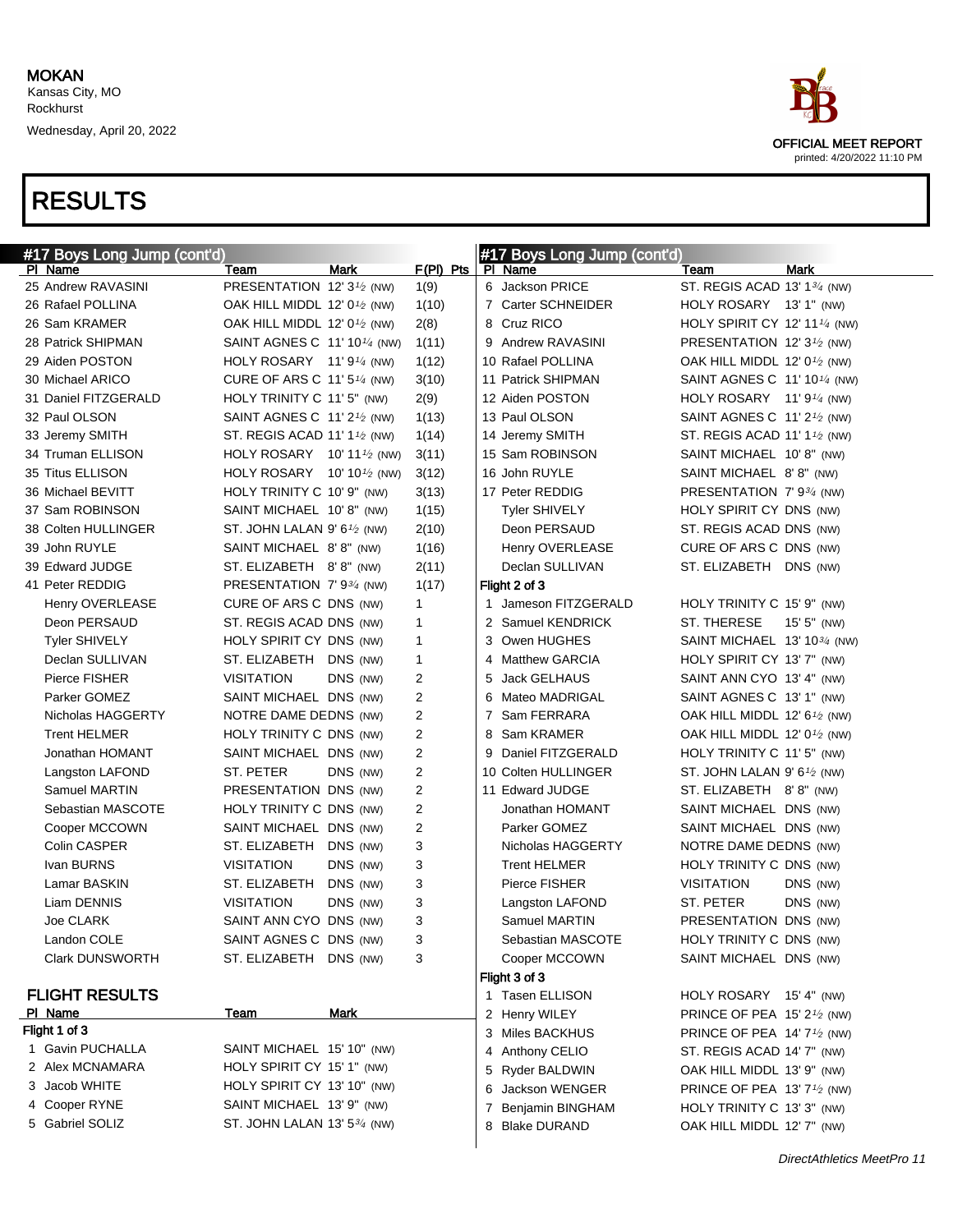

| #17 Boys Long Jump (cont'd) |                                                       |                                        |             |              |   | #18 Girls Long Jump (cont'd) |                                                    |                                        |                         |  |
|-----------------------------|-------------------------------------------------------|----------------------------------------|-------------|--------------|---|------------------------------|----------------------------------------------------|----------------------------------------|-------------------------|--|
| PI Name                     | Team                                                  | Mark                                   |             |              |   | PI Name                      | Team                                               | <b>Mark</b>                            | $F(PI)$ Pts             |  |
| 9 Luke ALLEN                | SAINT AGNES C 12' 5 <sup>1</sup> / <sub>2</sub> (NW)  |                                        |             |              |   | 33 Hadley HAHN               | CURE OF ARS C 9' 2 <sup>1</sup> /2 (NW)            |                                        | 2(16)                   |  |
| 10 Michael ARICO            | CURE OF ARS C 11' 5 $\frac{1}{4}$ (NW)                |                                        |             |              |   | 34 Emily NAUMANN             | PRESENTATION 9' 1 <sup>3</sup> / <sub>4</sub> (NW) |                                        | 1(18)                   |  |
| 11 Truman ELLISON           | HOLY ROSARY 10' 11 $\frac{1}{2}$ (NW)                 |                                        |             |              |   | 35 Rory FREYERMUTH           | OAK HILL MIDDL 8' $3\frac{3}{4}$ (NW)              |                                        | 2(17)                   |  |
| 12 Titus ELLISON            | HOLY ROSARY 10' 10 $\frac{1}{2}$ (NW)                 |                                        |             |              |   | 36 Daniella JOHNSON          | NOTRE DAME DE8' $2\frac{1}{2}$ (NW)                |                                        | 2(18)                   |  |
| 13 Michael BEVITT           | HOLY TRINITY C 10' 9" (NW)                            |                                        |             |              |   | 37 Paloma GREIM              | <b>VISITATION</b>                                  | 8' $1\frac{3}{4}$ (NW)                 | 2(19)                   |  |
| Colin CASPER                | ST. ELIZABETH                                         | DNS (NW)                               |             |              |   | Micah MOSES                  | NOTRE DAME DEDNS (NW)                              |                                        | 1                       |  |
| Ivan BURNS                  | <b>VISITATION</b>                                     | DNS (NW)                               |             |              |   | <b>Charlotte TURNER</b>      | <b>VISITATION</b>                                  | DNS (NW)                               | 1                       |  |
| Lamar BASKIN                | ST. ELIZABETH                                         | DNS (NW)                               |             |              |   | Sylvie WILLARD               | ST. ELIZABETH DNS (NW)                             |                                        | $\mathbf{1}$            |  |
| Liam DENNIS                 | <b>VISITATION</b>                                     | DNS (NW)                               |             |              |   | Jessica HAMILTON             | NOTRE DAME DEDNS (NW)                              |                                        | $\overline{\mathbf{c}}$ |  |
| Joe CLARK                   | SAINT ANN CYO DNS (NW)                                |                                        |             |              |   | Elizabeth WURTENBERGER       | PRINCE OF PEA DNS (NW)                             |                                        | 2                       |  |
| Landon COLE                 | SAINT AGNES C DNS (NW)                                |                                        |             |              |   |                              |                                                    |                                        |                         |  |
| <b>Clark DUNSWORTH</b>      | ST. ELIZABETH                                         | DNS (NW)                               |             |              |   | <b>FLIGHT RESULTS</b>        |                                                    |                                        |                         |  |
| #18 Girls Long Jump         |                                                       |                                        |             |              |   | PI Name                      | Team                                               | Mark                                   |                         |  |
| PI Name                     | Team                                                  | <b>Mark</b>                            | $F(PI)$ Pts |              |   | Flight 1 of 2                |                                                    |                                        |                         |  |
| 1 Madison KRAFT             | PRINCE OF PEA 14' 5 <sup>1</sup> / <sub>2</sub> (NW)  |                                        | 2(1)        | 10           |   | 1 Josie PICKENS              | OAK HILL MIDDL 13' 1 $\frac{1}{4}$ (NW)            |                                        |                         |  |
| 2 Josie PICKENS             | OAK HILL MIDDL 13' 1 <sup>1/4</sup> (NW)              |                                        | 1(1)        | 8            |   | 2 Annie TUMBERGER            | HOLY SPIRIT CY 12' 11 $\frac{3}{4}$ (NW)           |                                        |                         |  |
| 3 Madeline ETLER            | GOOD SHEPHER 13' 0 <sup>1</sup> /2 (NW)               |                                        | 2(2)        | 6            |   | 3 Bayley STUCKEY             | ST. JOHN LALAN 12' $3\frac{1}{2}$ (NW)             |                                        |                         |  |
| 4 Annie TUMBERGER           | HOLY SPIRIT CY 12' 11 <sup>3/4</sup> (NW)             |                                        | 1(2)        | 5            |   | 4 Allison WHEIN              | ST. REGIS ACAD 12' $1\frac{1}{2}$ (NW)             |                                        |                         |  |
| 5 Katie GAJEWSKI            | ST. ELIZABETH 12' 111/2 (NW)                          |                                        | 2(3)        | 4            |   | 5 Grace MOORES               | ST. ELIZABETH 11' 11 <sup>3/4</sup> (NW)           |                                        |                         |  |
| 6 Ava DANEFF                | ST. THERESE                                           | 12' $6\frac{1}{2}$ (NW)                | 2(4)        | 3            |   | 6 Gwyneth LYON               | PRESENTATION 11'9 <sup>1/4</sup> (NW)              |                                        |                         |  |
| 7 Bayley STUCKEY            | ST. JOHN LALAN 12' 3 <sup>1/2</sup> (NW)              |                                        | 1(3)        | $\mathbf{2}$ |   | 7 Fiona MOLLOY               | <b>VISITATION</b>                                  | 11' $7\frac{1}{2}$ (NW)                |                         |  |
| 8 Bridget KEEGAN            | HOLY SPIRIT CY 12' 3 <sup>1/4</sup> (NW)              |                                        | 2(5)        | $\mathbf{1}$ |   | 8 Ximena ROMO                | ST. JOHN LALAN 11' 6" (NW)                         |                                        |                         |  |
| 9 Hannah HAAR               | OAK HILL MIDDL 12' 23/4 (NW)                          |                                        | 2(6)        |              |   | 9 Clare WELCH                | ST. THERESE                                        | 11' $5\frac{1}{4}$ (NW)                |                         |  |
| 10 Allison WHEIN            | ST. REGIS ACAD 12' 1 <sup>1</sup> / <sub>2</sub> (NW) |                                        | 1(4)        |              |   | 10 Genevieve MCDANIEL        | CURE OF ARS C 11' 3 <sup>1/4</sup> (NW)            |                                        |                         |  |
| 11 Mia ANGLES               | SAINT MICHAEL 12' 0 <sup>1/4</sup> (NW)               |                                        | 2(7)        |              |   | 11 Audrey PETERSON           | ST. THERESE                                        | 11' 1 <sup><math>1/2</math></sup> (NW) |                         |  |
| 12 Grace MOORES             | ST. ELIZABETH 11' 11 <sup>3/4</sup> (NW)              |                                        | 1(5)        |              |   | 12 Samantha MOHLMAN          | CURE OF ARS C 10' 93/4 (NW)                        |                                        |                         |  |
| 13 Suzie HONAN              | <b>VISITATION</b>                                     | 11' 10" (NW)                           | 2(8)        |              |   | 13 Ava SMITH                 | ST. PETER                                          | 10' $9\frac{1}{4}$ (NW)                |                         |  |
| 14 Gwyneth LYON             | PRESENTATION 11'91/4 (NW)                             |                                        | 1(6)        |              |   | 14 Jaydon LEE                | GOOD SHEPHER 10' 7" (NW)                           |                                        |                         |  |
| 15 Marjorie HOTOP           | PRESENTATION 11'8 <sup>1</sup> / <sub>2</sub> (NW)    |                                        | 2(9)        |              |   | 15 Madelyn MOHART            | ST. PETER                                          | $10'5''$ (NW)                          |                         |  |
| 16 Fiona MOLLOY             | <b>VISITATION</b>                                     | 11' $7\frac{1}{2}$ (NW)                | 1(7)        |              |   | 16 Olivia RENDINA            | JOHN PAUL II CY 10' 1 $\frac{1}{4}$ (NW)           |                                        |                         |  |
| 17 Grace ERB                | GOOD SHEPHER 11' 6 <sup>1/4</sup> (NW)                |                                        | 2(10)       |              |   | 17 Ainsley SWITZER           | SAINT MICHAEL 9'9" (NW)                            |                                        |                         |  |
| 18 Ximena ROMO              | ST. JOHN LALAN 11' 6" (NW)                            |                                        | 1(8)        |              |   | 18 Emily NAUMANN             | PRESENTATION 9' 134 (NW)                           |                                        |                         |  |
| 19 Clare WELCH              | ST. THERESE                                           | 11' $5\frac{1}{4}$ (NW)                | 1(9)        |              |   | Micah MOSES                  | NOTRE DAME DEDNS (NW)                              |                                        |                         |  |
| 19 Ruby COSENTINO           | CURE OF ARS C 11' 5 <sup>1/4</sup> (NW)               |                                        | 2(11)       |              |   | <b>Charlotte TURNER</b>      | <b>VISITATION</b>                                  | DNS (NW)                               |                         |  |
| 21 Delaney HASTON           | GOOD SHEPHER 11' 4 <sup>1</sup> / <sub>2</sub> (NW)   |                                        | 2(12)       |              |   | Sylvie WILLARD               | ST. ELIZABETH                                      | DNS (NW)                               |                         |  |
| 22 Genevieve MCDANIEL       | CURE OF ARS C $11'3\frac{1}{4}$ (NW)                  |                                        | 1(10)       |              |   | Flight 2 of 2                |                                                    |                                        |                         |  |
| 23 Audrey PETERSON          | ST. THERESE                                           | 11' 1 <sup><math>1/2</math></sup> (NW) | 1(11)       |              | 1 | Madison KRAFT                | PRINCE OF PEA 14' $5\frac{1}{2}$ (NW)              |                                        |                         |  |
| 24 Isabella HANSEN          | SAINT MICHAEL 11' 0 <sup>1</sup> / <sub>2</sub> (NW)  |                                        | 2(13)       |              |   | 2 Madeline ETLER             | GOOD SHEPHER 13' 0 <sup>1</sup> /2 (NW)            |                                        |                         |  |
| 25 Francesca BREWSTER       | ST. ELIZABETH 10' 10 <sup>3/4</sup> (NW)              |                                        | 2(14)       |              |   | 3 Katie GAJEWSKI             | ST. ELIZABETH $12'$ 11 $\frac{1}{2}$ (NW)          |                                        |                         |  |
| 26 Samantha MOHLMAN         | CURE OF ARS C $10'$ 9 $\frac{3}{4}$ (NW)              |                                        | 1(12)       |              |   | 4 Ava DANEFF                 | ST. THERESE                                        | 12' $6\frac{1}{2}$ (NW)                |                         |  |
| 27 Ava SMITH                | ST. PETER                                             | 10' 9 $\frac{1}{4}$ (NW)               | 1(13)       |              |   | 5 Bridget KEEGAN             | HOLY SPIRIT CY 12' 3 <sup>1/4</sup> (NW)           |                                        |                         |  |
| 28 Jaydon LEE               | GOOD SHEPHER 10' 7" (NW)                              |                                        | 1(14)       |              |   | 6 Hannah HAAR                | OAK HILL MIDDL 12' 23/4 (NW)                       |                                        |                         |  |
| 29 Madelyn MOHART           | ST. PETER                                             | 10' $5"$ (NW)                          | 1(15)       |              |   | 7 Mia ANGLES                 | SAINT MICHAEL 12' 0 <sup>1/4</sup> (NW)            |                                        |                         |  |
| 30 Adelheid BENBEN          | SAINT AGNES C 10' 23/4 (NW)                           |                                        | 2(15)       |              |   | 8 Suzie HONAN                | <b>VISITATION</b>                                  | $11' 10''$ (NW)                        |                         |  |
| 31 Olivia RENDINA           | JOHN PAUL II CY 10' 1 <sup>1/4</sup> (NW)             |                                        | 1(16)       |              |   | 9 Marjorie HOTOP             | PRESENTATION 11'8 <sup>1</sup> / <sub>2</sub> (NW) |                                        |                         |  |
| 32 Ainsley SWITZER          | SAINT MICHAEL 9' 9" (NW)                              |                                        | 1(17)       |              |   | 10 Grace ERB                 | GOOD SHEPHER 11' 6 <sup>1/4</sup> (NW)             |                                        |                         |  |
|                             |                                                       |                                        |             |              |   |                              |                                                    |                                        |                         |  |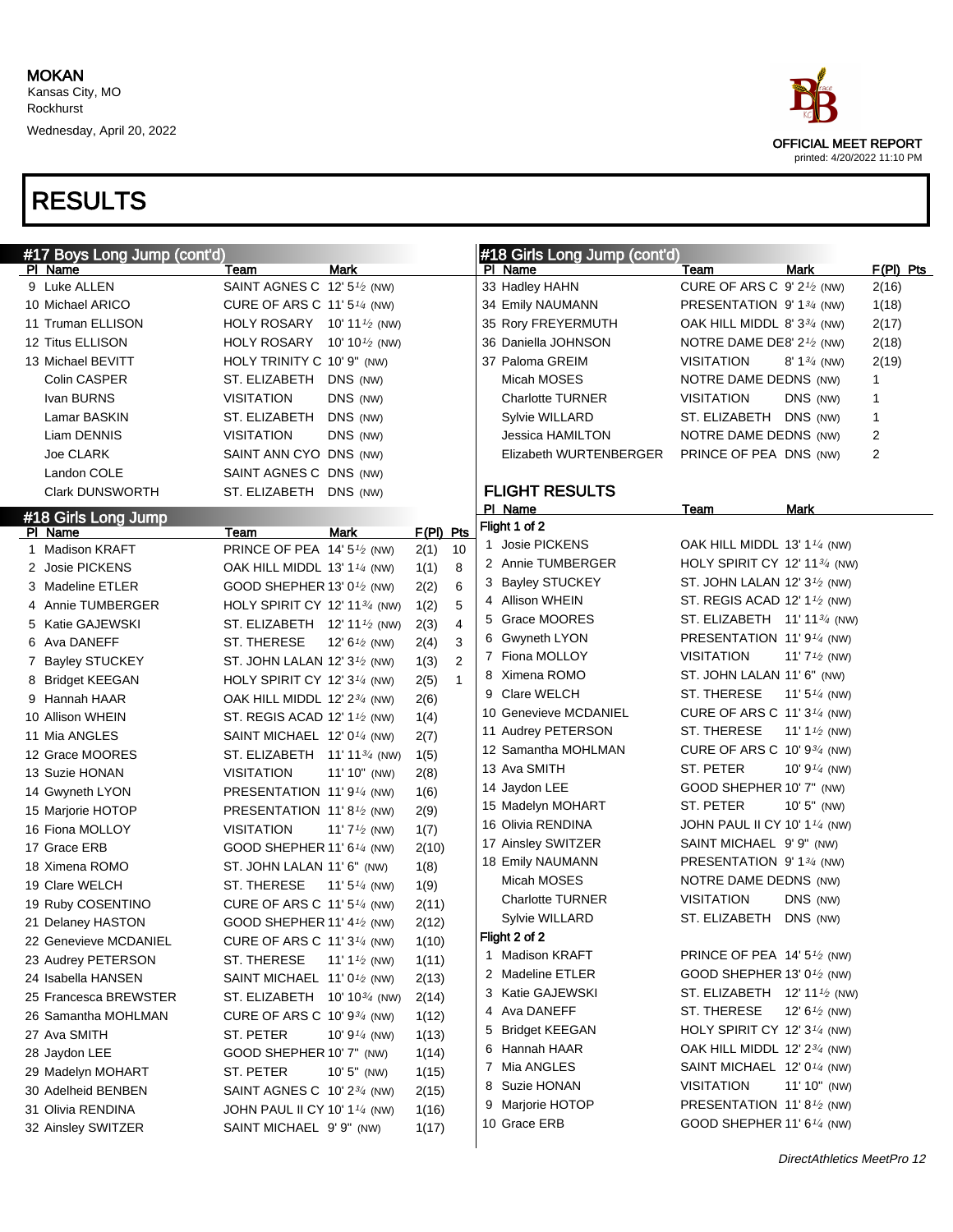

| #18 Girls Long Jump (cont'd) |                                                    |                        |                | #19 Boys Shot Put (cont'd) |                                     |                       |                |
|------------------------------|----------------------------------------------------|------------------------|----------------|----------------------------|-------------------------------------|-----------------------|----------------|
| PI Name                      | Team                                               | Mark                   |                | PI Name                    | Team                                | Mark                  | Pts            |
| 11 Ruby COSENTINO            | CURE OF ARS C $11'5''$ (NW)                        |                        |                | 34 Joshua BARNEY           | JOHN PAUL II CY 16' 9"              |                       |                |
| 12 Delaney HASTON            | GOOD SHEPHER 11' 4 $\frac{1}{2}$ (NW)              |                        |                | 35 Bode DAVIS              | PRESENTATION 13' 9"                 |                       |                |
| 13 Isabella HANSEN           | SAINT MICHAEL $11'0\frac{1}{2}$ (NW)               |                        |                | Connor CLUNE               | ST. PETER                           | <b>DNS</b>            |                |
| 14 Francesca BREWSTER        | ST. ELIZABETH $10' 10^{3/4}$ (NW)                  |                        |                | Nicholas HAGGERTY          | NOTRE DAME DEDNS                    |                       |                |
| 15 Adelheid BENBEN           | SAINT AGNES C $10'2^{3/4}$ (NW)                    |                        |                | Mateo REYNOLDS             | ST. PETER                           | <b>DNS</b>            |                |
| 16 Hadley HAHN               | CURE OF ARS C $9'2'$ (NW)                          |                        |                |                            |                                     |                       |                |
| 17 Rory FREYERMUTH           | OAK HILL MIDDL 8' $3\frac{3}{4}$ (NW)              |                        |                | #20 Girls Shot Put         |                                     |                       |                |
| 18 Daniella JOHNSON          | NOTRE DAME DE8' 2 <sup>1</sup> / <sub>2</sub> (NW) |                        |                | PI Name                    | Team                                | Mark                  | <u>Pts</u>     |
| 19 Paloma GREIM              | VISITATION                                         | 8' $1\frac{3}{4}$ (NW) |                | 1 Lauryn ROACH             | ST. ANDREW MI 28'7"                 |                       | 10             |
| Jessica HAMILTON             | NOTRE DAME DEDNS (NW)                              |                        |                | 2 Sophia HART              | JOHN PAUL II CY 26' 3"              |                       | $\overline{7}$ |
| Elizabeth WURTENBERGER       | PRINCE OF PEA DNS (NW)                             |                        |                | 2 Francesca BREWSTER       | ST. ELIZABETH 26'3"                 |                       | $\overline{7}$ |
| #19 Boys Shot Put            |                                                    |                        |                | 4 Catelynn CONRAD          | HOLY SPIRIT CY 25' 7"               |                       | 5              |
| PI Name                      | Team                                               | <b>Mark</b>            | Pts            | 5 Caroline MARTIN          | HOLY SPIRIT CY 24' 10"              |                       | 4              |
| 1 K'lyn CURTIS               | ST. REGIS ACAD 50' 5 <sup>1</sup> /2               |                        | 10             | 6 Rory FREYERMUTH          | OAK HILL MIDDL 24' 3"               |                       | 3              |
| 2 Tasen ELLISON              | HOLY ROSARY 36' 1"                                 |                        | 8              | 7 Hannah HAAR              | OAK HILL MIDDL 24' 0"               |                       | $\overline{2}$ |
| 3 Luke Td OLSON              | SAINT AGNES C 35' 5"                               |                        | 6              | 8 Mabel DELANEY            | GOOD SHEPHER 23' 9"                 |                       | 1              |
| 4 Alex MCNAMARA              | HOLY SPIRIT CY 34' 7 <sup>1/2</sup>                |                        | 5              | 9 Hadley HAHN              | CURE OF ARS C 23' 5"                |                       |                |
| 5 Jackson PRICE              | ST. REGIS ACAD 34' 2"                              |                        | 4              | 10 Amelia WINKELER         | PRESENTATION 23' 2"                 |                       |                |
| 6 Brody HILLS                | PRINCE OF PEA 32' 8"                               |                        | 3              | 11 Frances GROVES          | ST. ELIZABETH 23' 1"                |                       |                |
| 7 Sebastian MASCOTE          | HOLY TRINITY C 31'8 <sup>1</sup> /2                |                        | $\overline{2}$ | 12 Sydney CULBERTSON       | OAK HILL MIDDL 21' 6"               |                       |                |
| 8 Henry SCHEIDERER           | ST. PETER                                          | 29' 9 $\frac{1}{2}$    | 1              | 13 Samantha DORSCH         | PRESENTATION 21'1"                  |                       |                |
| 9 Daniel NEENAN              | SAINT AGNES C 29' 7"                               |                        |                | 13 Samantha MOHLMAN        | CURE OF ARS C 21' 1"                |                       |                |
| 10 Ryan SCHROERING           | PRINCE OF PEA 29' 5"                               |                        |                | 13 Isabella MORALES        | GOOD SHEPHER 21' 1"                 |                       |                |
| 11 Benjamin MARGHERIO        | ST. PETER                                          | 29' 4"                 |                | 16 Reese HEDBERG           | PRINCE OF PEA 19' 6"                |                       |                |
| 12 Alijah NEWMAN             | HOLY CROSS CY 28' 8 <sup>1</sup> /2                |                        |                | 17 Anna GAST               | GOOD SHEPHER 18' 10"                |                       |                |
| 13 Marcus TROZZOLO           | ST. ELIZABETH $28'5\frac{1}{2}$                    |                        |                | 18 Ridley NEWELL           | SAINT MICHAEL 17' 10"               |                       |                |
| 14 Brody RENNERS             | <b>CURE OF ARS C 28' 21/2</b>                      |                        |                | 19 Clarabel BENBEN         | SAINT AGNES C 17' 8"                |                       |                |
| 15 Michael BEVITT            | HOLY TRINITY C 27' 10"                             |                        |                | 20 Emily NAUMANN           | PRESENTATION 17'2"                  |                       |                |
| 16 Cormac MCKENNA            | NOTRE DAME DE26' 11"                               |                        |                | 21 Catalina HURTADO        | SAINT AGNES C 15' 7"                |                       |                |
| 17 Aiden POSTON              | HOLY ROSARY 26'3"                                  |                        |                | Amri EISCHEN               | HOLY SPIRIT CY DNS                  |                       |                |
| 18 Peter SEXTON              | SAINT ANN CYO 25' 11"                              |                        |                | Jessica HAMILTON           | NOTRE DAME DEDNS                    |                       |                |
| 19 Tyler JACOBS              | PRESENTATION 24' 2"                                |                        |                | Sarah JOHNSON              | HOLY TRINITY C DNS                  |                       |                |
| 20 Ben FISHER                | SAINT AGNES C 23' 51/2                             |                        |                | Micah MOSES                | NOTRE DAME DEDNS                    |                       |                |
| 21 Mateo MADRIGAL            | SAINT AGNES C 23' 2"                               |                        |                | Audrey PETERSON            | ST. THERESE                         | <b>DNS</b>            |                |
| 22 Sam FERRARA               | OAK HILL MIDDL 22' 111/2                           |                        |                | <b>Bayley STUCKEY</b>      | ST. JOHN LALAN DNS                  |                       |                |
| 23 Henry HAHN                | <b>CURE OF ARS C 22' 81/2</b>                      |                        |                | <b>Whitney WOODBURY</b>    | ST. THERESE                         | <b>DNS</b>            |                |
| 24 Campbell LUZAR            | SAINT AGNES C 22' 7 <sup>1</sup> /2                |                        |                |                            |                                     |                       |                |
| 25 Graham WALSH              | SAINT AGNES C 22' 3"                               |                        |                | #21 Boys Discus            |                                     |                       |                |
| 26 Kevin BRYANT              | ST. THERESE                                        | 22' 0"                 |                | PI Name                    | Team                                | Mark                  | <u>Pts</u>     |
| 27 Michael ARICO             | CURE OF ARS C 21' 10 <sup>1</sup> /2               |                        |                | 1 K'lyn CURTIS             | ST. REGIS ACAD 142' 7"              |                       | 10             |
| 28 Robert EVANGELIDIS        | SAINT ANN CYO 21' 10"                              |                        |                | 2 Cormac MCKENNA           | NOTRE DAME DE81'3"                  |                       | 8              |
| 29 Dominic MAGANA            | SAINT AGNES C $21'9'2$                             |                        |                | 3 Will FANNING             | VISITATION                          | 79' 10 <sup>1/2</sup> | 6              |
| 30 Jack DOTSON               | OAK HILL MIDDL $21'8\frac{1}{2}$                   |                        |                | 4 Luke Td OLSON            | SAINT AGNES C 78' 9 <sup>1</sup> /2 |                       | 5              |
| 31 Colten HULLINGER          | ST. JOHN LALAN 21' 51/2                            |                        |                | 5 Bode DAVIS               | PRESENTATION 67'81/2                |                       | 4              |
| 32 Robert JONSCHER IV        | SAINT AGNES C 21' 1"                               |                        |                | 6 Sam FERRARA              | OAK HILL MIDDL 66' 4"               |                       | 3              |
|                              |                                                    |                        |                | 7 Rafael POLLINA           | OAK HILL MIDDL 64' 6"               |                       | 2              |
| 33 Kannon HUDSON             | NOTRE DAME DE20' 11"                               |                        |                |                            |                                     |                       |                |